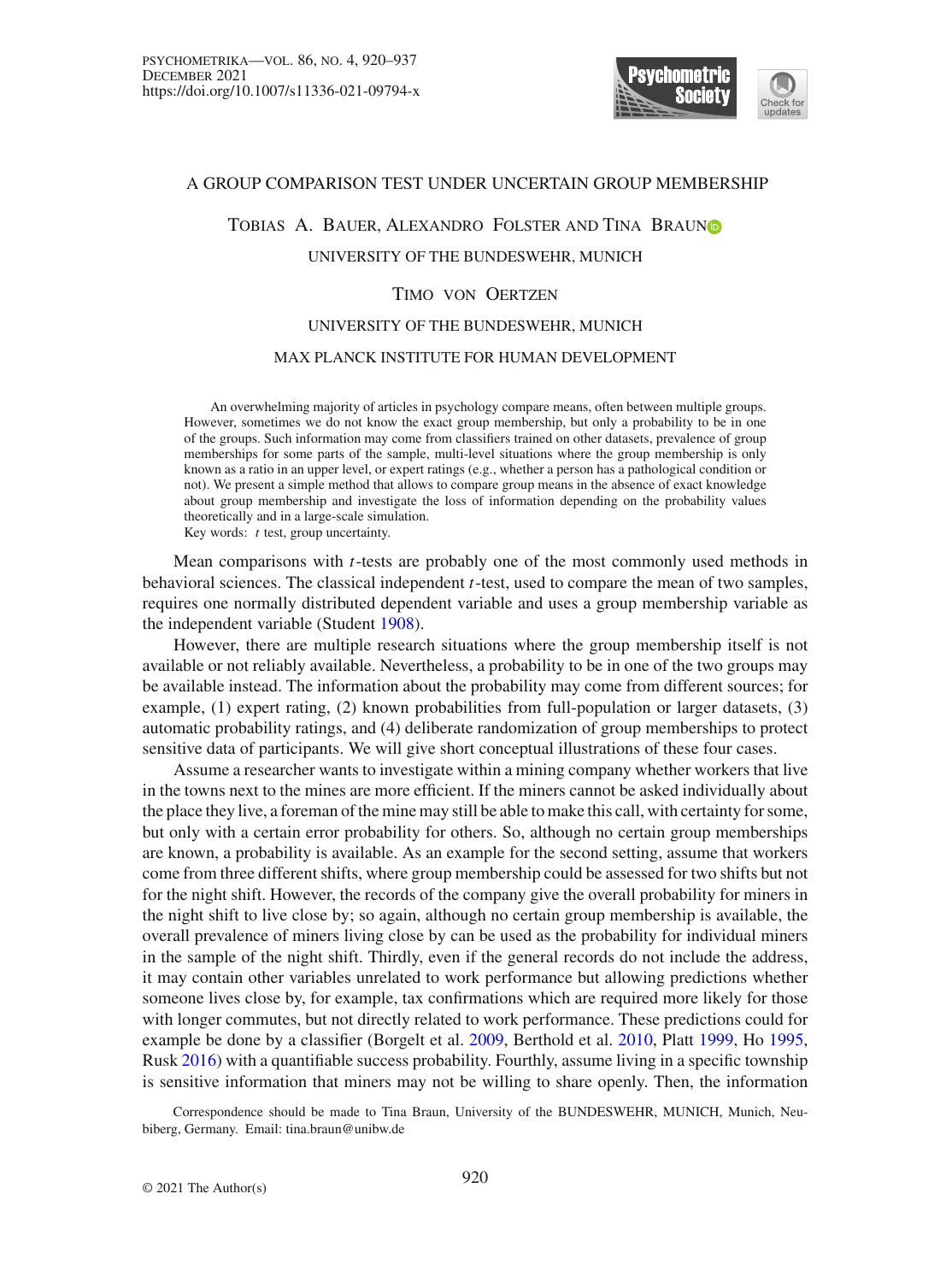whether a miner lives in the close-by town may be asked using a forced response technique (a variant of the randomized response technique by Boruch [1971](#page-16-6)), where participants roll a die covertly before they answer the questions, and give the opposite answer if they rolled a six. In this case, the probability to be in the group named by the participant is five sixth.

Frequently, data in which the group variable is completely or partially missing is considered unsuitable for a *t*-test, or at least those participants with uncertain group membership are eliminated from the dataset in a listwise-delete handling of missingness (e.g., deWolff et al. [2019](#page-16-7), Harkonen et al. [2018,](#page-16-8) Moise [2019](#page-16-9)). Although missing certain information, as, i.e., group membership, already collected data still includes information contributing to the research question. Listwise-deletion of several participants or deletion of whole datasets results in the waste of already gathered information and, therefore, causes the overall research to be less economical regarding time spent by participant and experimenter but also monetary resources. The current article suggests a method that enables the researcher to use incomplete datasets by calculating *t*-values with grouping variables given as probabilities for group membership instead of categorical grouping variables. It assumes the usual *t*-test assumptions of (1) two normally distributed groups with (2) equal variance, and in addition that the group membership probability are (3) given in the dataset and (4) independent of the dependent variable within each group. We suggest a statistic for the group mean difference with a known distribution under any true group membership, which can be used in a frequentist test as well as in a Bayesian estimation procedure (Jackman [2009](#page-16-10)).

The problem can be viewed as a missingness problem where the group membership is missing in some or all participants. An example is the situation described above, where we do not know the place of residence for all miners. Yet, we know the probability of them living next to the mine. Classical treatment of missingness will not make use of the probabilities and therefore ignore an important part of the data, necessarily leading to a bias. This is obvious with listwise deletion methods (Graham et al[.](#page-16-11) [2003](#page-16-11)), which in the current case is identical to a pairwise deletion. However, the same is also true for multiple imputation (Roysto[n](#page-16-12) [2004](#page-16-12)) or full information maximum likelihood (Enders and Bandalos [2001\)](#page-16-13) approaches.

The problem described here may be seen as a special case of latent class modeling (LCA; Vermunt and Magidson [2004\)](#page-17-0) with a continuous distal outcome (Bakk and Vermun[t](#page-16-14) [2015](#page-16-14)) in which the class probabilities of each participant are not estimated but set to the true values given in the dataset. The optimization in such models can for example be done by a 3-step approach (BCH; Bakk and Vermunt [2004;](#page-16-15) [2010](#page-17-1)). LCA has been introduced primarily to *detect* the probability for each participant to be in a specific class. The method suggested here works in the opposite direction, assuming that the probabilities to be in either class are already known. This allows both to not loose power that gets diverted into estimating the class probabilities and at the same time to use a considerably simpler method than a full LCA.

In fact, the algorithm in the current article is simpler in comparison: A statistic is calculated, which asymptotically approaches the group mean difference. The distribution of this statistic can be approximated, allowing for the computation of confidence intervals and a *t*-distributed statistic.

In the following, we will outline the mathematical background of the method and provide equations for the difference statistic and the corresponding *t*-value, both in a broader mathematical description and a quick lookup-table for the applied user. We will then show a simulation to demonstrate that the method works, and depict its power under different effect sizes and information about the group membership. In addition, two concrete examples will be given how the test could be used. These will be based on the openly available PISA 2018 data (OECD [2018\)](#page-16-16). The article concludes with a discussion of the limitations and applications of the method.

#### 1. Mathematical Derivation

The current section introduces the mathematical background and provides proofs for the correctness of the uncertain group *t*-test.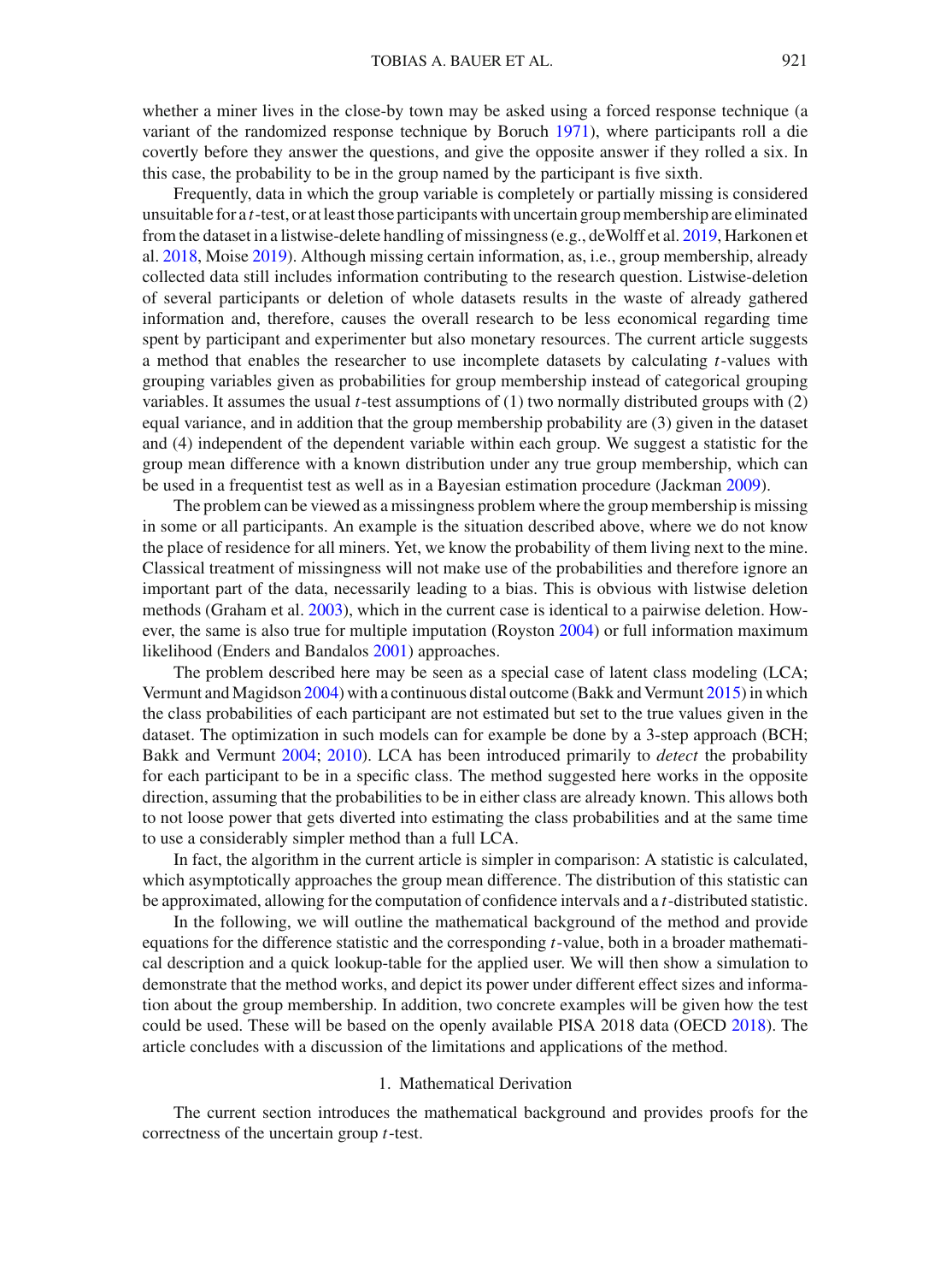Classical Student's *t*-test requires dichotomous variables to code the group identity, while the current article introduces a simple method to compute a statistic for the mean difference between two groups when only a probability to be in either group is given for every participant. The classical *t*-test is a special case of this where each probability is either 0% or 100%. We will first provide the statistics with a frequentist test and then introduce a way to use the statistics for Bayesian estimation.

## *1.1. Frequentist Comparison of Uncertain Groups*

Assume a dataset consisting of *N* data vectors from two groups labeled 1 and 2. Each data vector has two values  $(x_i, p_i)$  where  $0 \leq p_i \leq 1$  is the probability that person *i* is in Group 1.  $x_i$  is distributed by a 2-mixture of Gaussians independent of each other and of  $p_i$  with variances  $\sigma_1^2$  and  $\sigma_2^2$  and means  $\mu_1$  and  $\mu_2$  within each group. Every single data vector is thus distributed as a mixture of Gaussians. Data vectors are assumed to be independent. We aim at defining a test under the assumption that  $\sigma_1^2 = \sigma_2^2$  to test whether  $\mu_1 = \mu_2$ .

We write  $\overline{p}$  for the average  $\frac{1}{N} \sum_{i=1}^{N} p_i$  of  $p_i$  and  $\overline{x}$  for the average  $\frac{1}{N} \sum_{i=1}^{N} x_i$  of  $x_i$ . We will furthermore write  $\mathbb{V}(p) = \frac{1}{N} \sum_{i=1}^{N} (p_i - \overline{p})^2$  for the sample variance of  $p_i$ . Let  $\hat{\sigma}$  be a suitable unbiased estimate of the standard deviation under the assumption that both distributions are equal.

The following theorem is central for the method and provides a statistic for the mean difference and a *t*-distributed test statistic. The proof is not required for the application of the test, readers who are mainly interested in the application may continue at section "Practical Computations."

<span id="page-2-0"></span>**Theorem 1.** *Let*

$$
d = \frac{\sum_{i=1}^{N} (p_i - \overline{p}) x_i}{N \mathbb{V}(p)}
$$

*and*

$$
t = d \cdot \frac{\sqrt{N \mathbb{V}(p)}}{\hat{\sigma}}.
$$

*Then, d is an unbiased estimate of*  $\mu_1 - \mu_2$  *with variance* 

$$
\mathbb{V}(d) = \frac{\sum_{i=1}^{N} (p_i - \overline{p})^2 \left[ p_i (1 - p_i) (\mu_1 - \mu_2)^2 + p_i \sigma_1^2 + (1 - p_i) \sigma_2^2 \right]}{N^2 \mathbb{V}(p)^2}
$$

*and t is t -distributed with N*−1 *degrees of freedom under the null hypothesis that both distributions are equal.*

*Proof.* Let

$$
z = \sum_{i=1}^{N} (p_i - \overline{p}) x_i
$$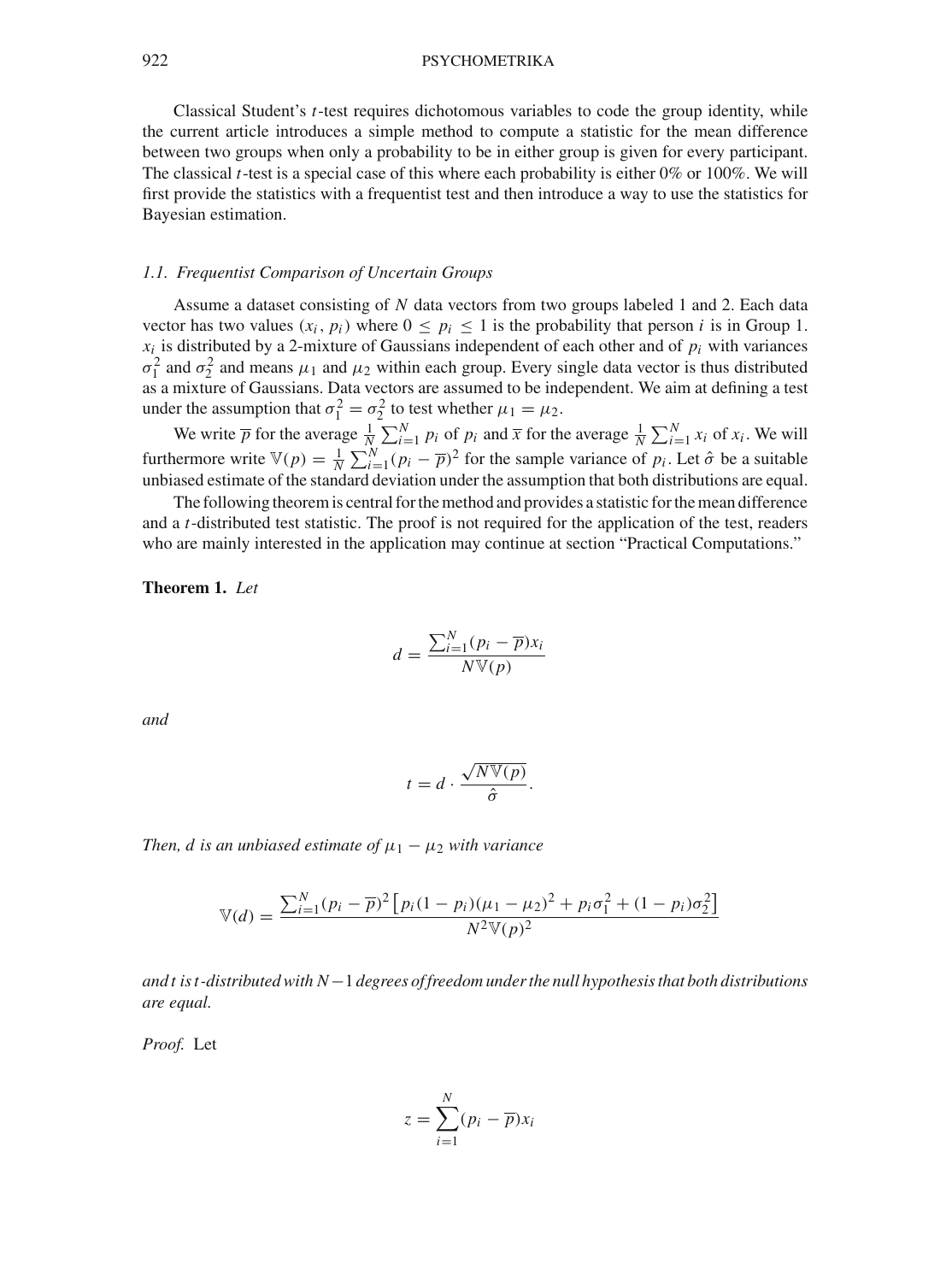be the numerator of *d*. The expectation of *z* is

$$
\mathbb{E}(z) = \sum_{i=1}^{N} (p_i - \overline{p}) \mathbb{E}(x_i)
$$
 (1)

$$
= \sum_{i=1}^{N} (p_i - \overline{p})(p_i(\mu_1 - \mu_2) + \mu_2)
$$
 (2)

$$
= \sum_{i=1}^{N} (p_i - \overline{p}) p_i (\mu_1 - \mu_2) + \mu_2 \sum_{i=1}^{N} (p_i - \overline{p_i})
$$
 (3)

$$
=\sum_{i=1}^{N}(p_i-\overline{p})p_i(\mu_1-\mu_2)
$$
\n(4)

$$
= (\mu_1 - \mu_2) N \left( \frac{1}{N} \sum_{i=1}^{N} p_i^2 - \left( \frac{1}{N} \sum_{i=1}^{N} p_i \right)^2 \right)
$$
 (5)

$$
= (\mu_1 - \mu_2)N \mathbb{V}(p) \tag{6}
$$

so that  $\mathbb{E}(d) = (\mu_1 - \mu_2)$ . To compute the variance of *z*, we first start by computing the variance of  $x_i$ :

$$
\mathbb{V}(x_i) = \mathbb{E}(x_i^2) - \mathbb{E}(x_i)^2 \tag{7}
$$

$$
= p_i(\sigma_1^2 + \mu_1^2) + (1 - p_i)(\sigma_2^2 + \mu_2^2) - (p_i(\mu_1 - \mu_2) + \mu_2)^2
$$
\n(8)

$$
= p_i(\sigma_1^2 + \mu_1^2 - \sigma_2^2 - \mu_2^2) + (\sigma_2^2 + \mu_2^2) - p_i^2(\mu_1 - \mu_2)^2 - 2p_i(\mu_1 - \mu_2)\mu_2 - \mu_2^2 \tag{9}
$$

$$
= -(\mu_1 - \mu_2)^2 p_i^2 + p_i (\sigma_1^2 - \sigma_2^2 + \mu_1^2 - 2\mu_1 \mu_2 + \mu_2^2) - \sigma_2^2 \tag{10}
$$

$$
= p_i (1 - p_i)(\mu_1 - \mu_2)^2 + p_i \sigma_1^2 + (1 - p_i) \sigma_2^2.
$$
 (11)

Therefore, the variance of *z* is

$$
\mathbb{V}(z) = \sum_{i=1}^{N} (p_i - \overline{p})^2 \mathbb{V}(x_i)
$$
\n(12)

$$
= \sum_{i=1}^{N} (p_i - \overline{p})^2 \left[ p_i (1 - p_i) (\mu_1 - \mu_2)^2 + p_i \sigma_1^2 + (1 - p_i) \sigma_2^2 \right]. \tag{13}
$$

The variance of *d* is then

$$
\mathbb{V}(d) = \frac{\mathbb{V}(z)}{(N\mathbb{V}(p))^2} \tag{14}
$$

$$
= \frac{\sum_{i=1}^{N} (p_i - \overline{p})^2 \left[ p_i (1 - p_i) (\mu_1 - \mu_2)^2 + p_i \sigma_1^2 + (1 - p_i) \sigma_2^2 \right]}{N^2 \mathbb{V}(p)^2}
$$
(15)

which proves the first statement.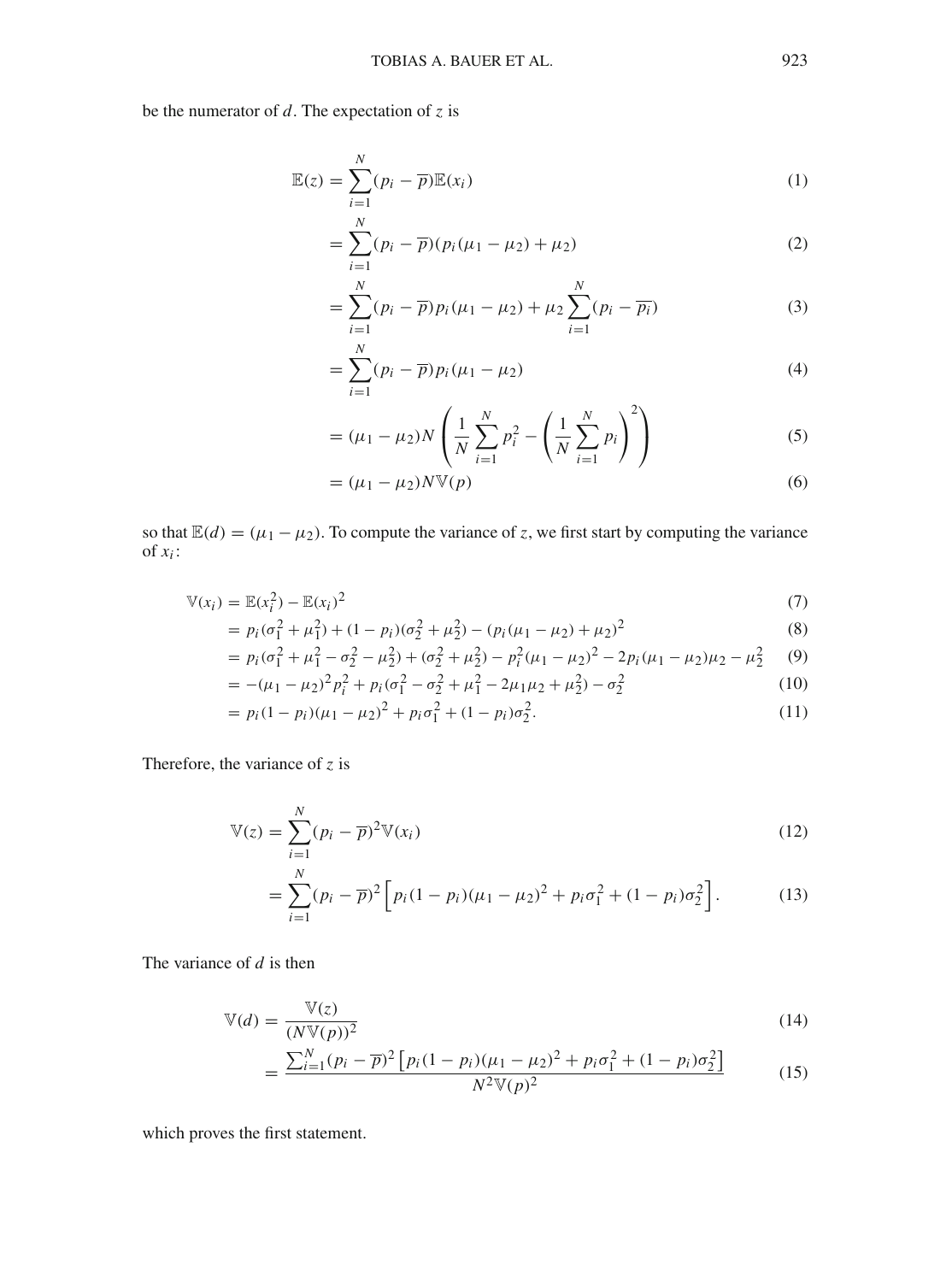If we assume that the two distributions are equal, this simplifies to

$$
\mathbb{V}(d|\mu_1 = \mu_2, \sigma_1 = \sigma_2) = \frac{\sum_{i=1}^{N} (p_i - \overline{p})^2 \sigma^2}{N^2 \mathbb{V}(p)^2}
$$
(16)

$$
=\frac{\sigma^2\sum_{i=1}^N(p_i-\overline{p})^2}{N^2\mathbb{V}(p)^2}\tag{17}
$$

$$
=\frac{\sigma^2}{N V(p)}\tag{18}
$$

and, hence,  $\mathbb{V}(t) = 1$ , while still  $\mathbb{E}(t) = 0$ , which proves the second statement.

To allow for some intuition, note that *z* can also be written as

$$
z = \sum_{i=1}^{N} (p_i - \overline{p}) x_i = \sum_{i=1}^{N} p_i x_i - \frac{1}{N} \left( \sum_{i=1}^{N} p_i \right) \left( \sum_{i=1}^{N} x_i \right)
$$
(19)

$$
=\sum_{i=1}^{N}p_i(x_i-\overline{x}).
$$
\n(20)

In this representation, we can see that if all *pi* are equal, *z* will always be zero, and *d* undefined. If all  $p_i$  are either 0 or 1, then *d* will be the difference of the two group averages in the sample, and *t* will be the classical *t*-test value.

Note further that  $z = c\hat{\partial}v(x, p)$  where  $c\hat{\partial}v$  is the population covariance of x and p from the data. With this, *d* can be written as

$$
d = \frac{\hat{cov}(x, p)}{\mathbb{V}(p)}
$$

and

$$
t = c\hat{o}r(x, p) \cdot \sqrt{N - 1}
$$

where  $\hat{cor}$  is the population correlation.

<span id="page-4-0"></span>The following lemma allows us to isolate the means of both groups separately if necessary:

**Lemma 2.**

$$
\mathbb{E}\left(\overline{x} - d\overline{p}\right) = \mu_2
$$

*and accordingly*

$$
\mathbb{E}\,(\overline{x}+d(1-\overline{p}))=\mu_1
$$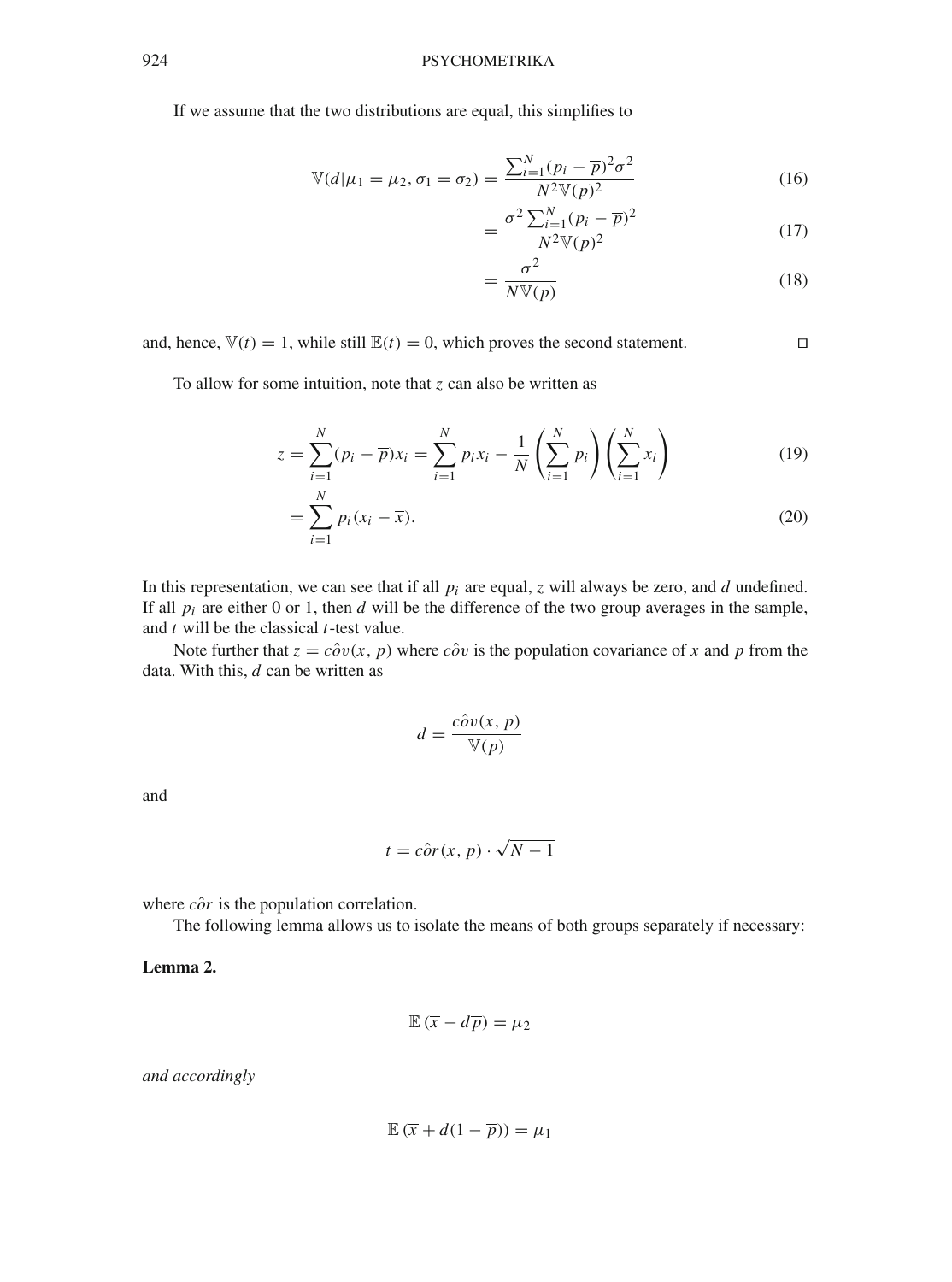*Proof.*

$$
\mathbb{E}(\overline{x} - d\overline{p}) = \frac{1}{N} \sum_{i=1}^{N} \mathbb{E}(x_i) - \overline{p} \mathbb{E}(d)
$$
\n(21)

$$
= \frac{1}{N} \sum_{i=1}^{N} (p_i(\mu_1 - \mu_2) + \mu_2) - \overline{p}(\mu_1 - \mu_2)
$$
 (22)

$$
= (\mu_1 - \mu_2)\overline{p} + \frac{1}{N}N\mu_2 - \overline{p}(\mu_1 - \mu_2)
$$
 (23)

$$
=\mu_2\tag{24}
$$

and the second statement follows simply from

$$
\mu_1 = d + \mu_2 = d + \overline{x} - d\overline{p} = \overline{x} + d(1 - \overline{p}).
$$

We can find the second moment of both groups separately by first computing an expression of the difference of second moments and then using  $\sum_{i=1}^{N} x_i^2$  to isolate both separate second moments analogously to Lemma [2.](#page-4-0)

**Theorem 3.** *Let*

$$
z_2 = \sum_{i=1}^N (p_i - \overline{p}) x_i^2.
$$

*Then,*

$$
\mathbb{E}\left(\frac{z_2}{N\mathbb{V}(p)}\right) = (\sigma_1^2 + \mu_1^2 - \sigma_2^2 - \mu_2^2)
$$

*and*

$$
\mathbb{E}\left(\frac{\sum_{i=1}^{N} x_i^2}{N} - \frac{z_2 \overline{p}}{N \mathbb{V}(p)}\right) = (\sigma_2^2 + \mu_2^2) \tag{25}
$$

$$
\mathbb{E}\left(\frac{\sum_{i=1}^{N} x_i^2}{N} - \frac{z_2(1-\overline{p})}{N\mathbb{V}(p)}\right) = (\sigma_1^2 + \mu_1^2). \tag{26}
$$

*Proof.* The second moment of *x* is the linear mixture of the second moments from both mixture distributions,

$$
\mathbb{E}(x_i^2) = p_i(\sigma_1^2 + \mu_1^2) + (1 - p_i)(\sigma_2^2 + \mu_2^2).
$$

Using this in the identical computation as in the proof to Theorem [1,](#page-2-0) we get

$$
\mathbb{E}(z_2) = (\sigma_1^2 + \mu_1^2 - \sigma_2^2 - \mu_2^2)N\mathbb{V}(p)
$$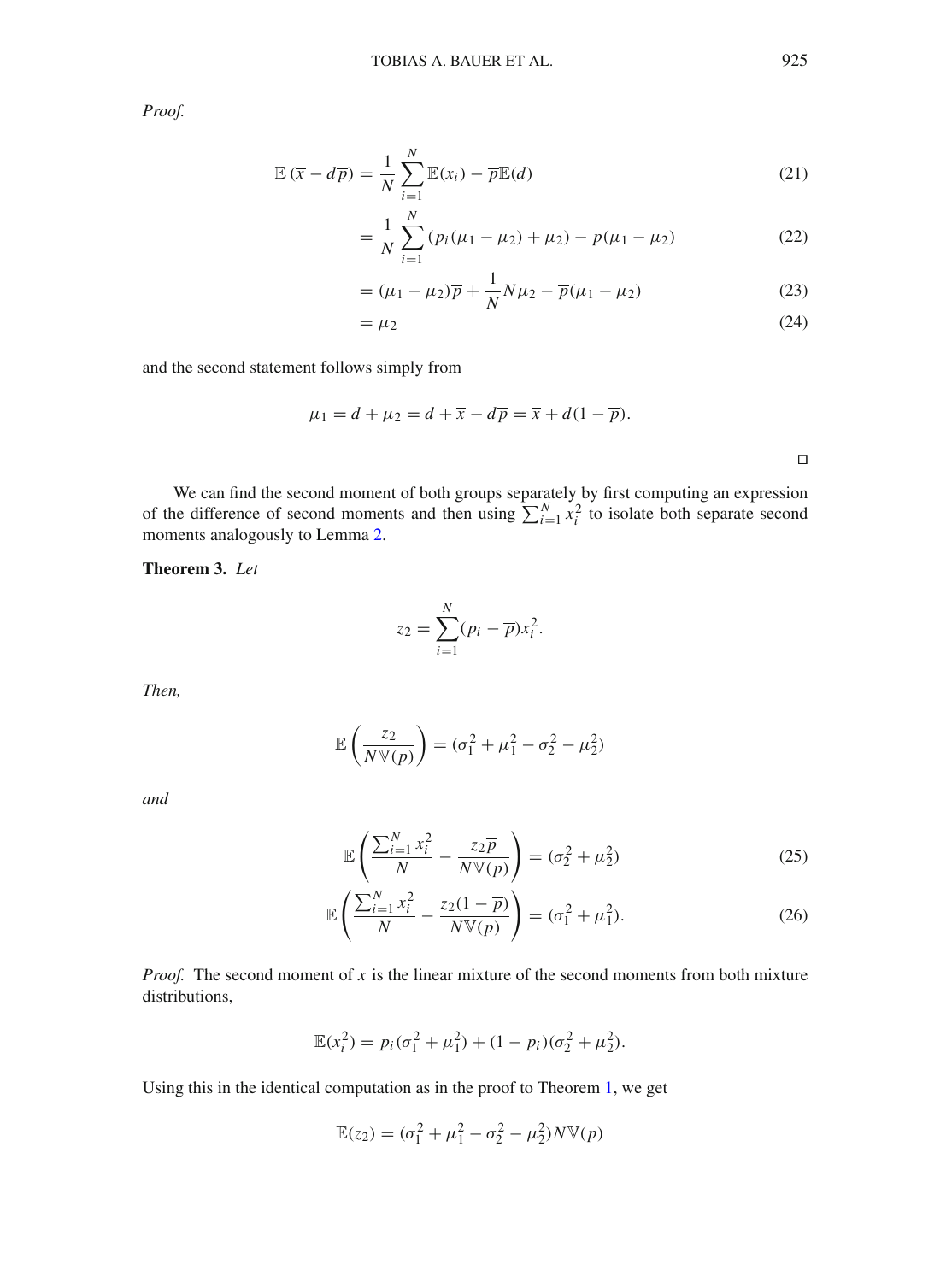which proves the first statement.

The second and third statements follow in analogy to the proof of Lemma [2.](#page-4-0)  $\Box$ 

The estimate of the second moments as given above is unbiased. When using the mean estimator  $\mu_j$  for one group to isolate the variance  $\sigma_j^2$ ,

$$
\hat{\sigma_j}^2 = \frac{\sum_{i=1}^N x_i^2}{N} - \frac{z_2 \overline{p}}{N \mathbb{V}(p)} - \hat{\mu}_2^2
$$

the estimate is biased by a factor that depends on both group variances. Assuming these two are equal, the bias factor is  $\frac{N-1}{N}$ .

If we assume for the test that both group variances are equal, we get a unique variance estimate as described by the following lemma.

#### **Lemma 4.**

$$
\hat{\sigma}^2 = \frac{1}{N-2} \left( \left( \sum_{i=1}^N (x_i - \overline{x})^2 \right) - N \overline{p} (1 - \overline{p}) d^2 \right).
$$

 $\hat{\sigma}^2$ , therefore, is an unbiased estimate for the variance. If both means are equal, the latter term is *zero. If we assume that this equality is known, one degree of freedom is removed from the equation. Hence, under this assumption,*

$$
\hat{\sigma}^2 = \frac{1}{N-1} \sum_{i=1}^{N} (x_i - \overline{x})^2
$$

*is an unbiased estimate for the common variance.*

*Proof.* We prove the first statement assuming we know both means, and then correct for the two degrees of freedom. We find that

$$
\mathbb{E}\left(\sum_{i=1}^{N}(x_i - \overline{x})^2\right) = \sum_{i=1}^{N}\mathbb{E}(x_i^2) - N\mu^2
$$
\n(27)

$$
= \sum_{i=1}^{N} p_i (\sigma^2 + \mu_1^2) + (1 - p_i)(\sigma^2 + \mu_2^2)
$$
 (28)

$$
-\frac{1}{N}\left(\sum_{i=1}^{n}\mu_1 p_i + \sum_{i=1}^{n}\mu_2(1-p_i)\right)^2\tag{29}
$$

$$
= \sum_{i=1}^{N} \sigma^2 + p_i (\mu_1^2 - \mu_2^2) + \mu_2^2 - \frac{1}{N} (N \overline{p}\mu_1 + N(1 - \overline{p})\mu_2)^2
$$
 (30)

$$
= N\left[\sigma^2 + \overline{p}(\mu_1^2 - \mu_2^2) + \mu_2^2 - \overline{p}^2(\mu_1 - \mu_2)^2 - 2\overline{p}(\mu_1 - \mu_2)\mu_2 - \mu_2^2\right]
$$
 (31)

$$
= N\left[\sigma^2 + \overline{p}(\mu_1^2 - \mu_2^2) - \overline{p}^2(\mu_1 - \mu_2)^2 - 2\overline{p}(\mu_1 - \mu_2)\mu_2\right]
$$
(32)

$$
= N \left[ \sigma^2 + \mu_1^2 (\overline{p} - \overline{p}^2) + \mu_2^2 (\overline{p} - \overline{p}^2) + \mu_1 \mu_2 (2\overline{p}^2 - 2\overline{p}) \right]
$$
(33)

$$
= N\left[\sigma^2 + \overline{p}(1-\overline{p})\left(\mu_1^2 + \mu_2^2 - 2\mu_1\mu_2\right)\right]
$$
\n(34)

$$
=N\left[\sigma^2 + \overline{p}(1-\overline{p})(\mu_1-\mu_2)^2\right]
$$
\n(35)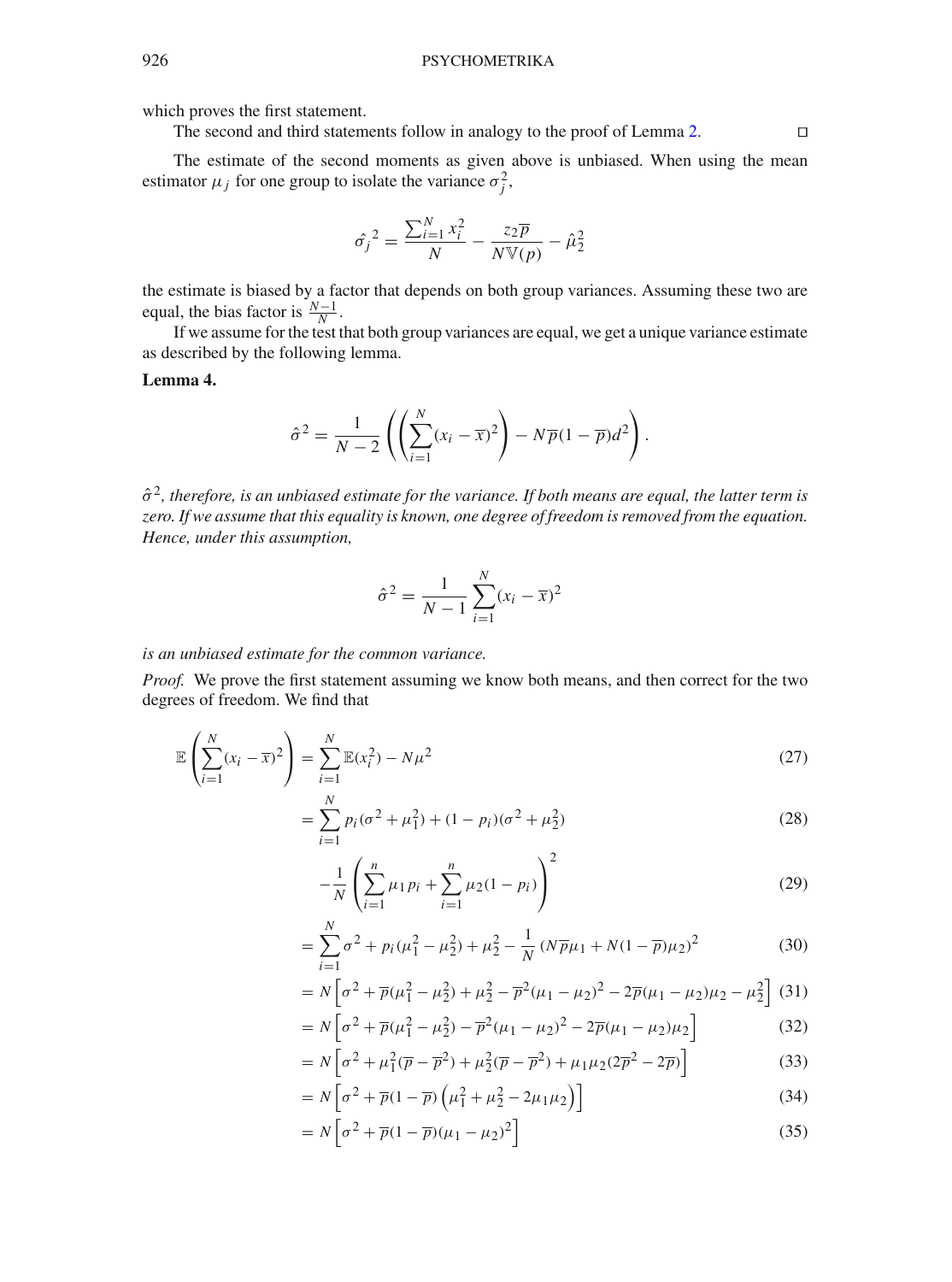so the first statement is shown. If we assume  $\mu_1 = \mu_2$  in addition, we are back to the classical situation in which all variables have the same variance and mean, so the second statement is well known.  $\square$ 

#### *1.2. Bayesian use of Uncertain Groups*

As before, we will assume  $\sigma_1 = \sigma_2$  in the following, and that  $\hat{\sigma}$  is a sufficiently good estimate of this common variance.

The likelihood of the difference parameter  $\Delta_{\mu} = \mu_1 - \mu_2$  on a dataset translates to the likelihood on the values of *d* from Theorem [1.](#page-2-0) If we approximate this likelihood by a normal distribution, which it will asymptotically become, we get

$$
\mathbb{V}(d|\Delta_{\mu}) = \frac{\hat{\sigma}^2}{N\mathbb{V}(p)} + \Delta_{\mu}^2 \frac{\sum_{i=1}^N (p_i - \overline{p})^2 p_i (1 - p_i)}{N^2 \mathbb{V}(p)^2}
$$
(36)

$$
= \frac{\sum_{i=1}^{N} (x_i - \overline{x})^2}{N \mathbb{V}(p)(N-1)} + \Delta_{\mu}^2 \left( \frac{\sum_{i=1}^{N} (p_i - \overline{p})^2 p_i (1 - p_i)}{N^2 \mathbb{V}(p)^2} - \frac{\overline{p}(1 - \overline{p})}{(N-1) \mathbb{V}(p)} \right) (37)
$$

$$
= \frac{\sum_{i=1}^{N} (x_i - \overline{x})^2}{N \mathbb{V}(p)(N-1)} + \Delta_{\mu}^2 \frac{\sum_{i=1}^{N} (p_i - \overline{p})^2 (p_i(1 - p_i) - \overline{p}(1 - \overline{p}))}{N^2 \mathbb{V}(p)^2}
$$
(38)

$$
L(d|\Delta_{\mu}) = \mathcal{N}_{d,\mathbb{V}(d|\Delta_{\mu})}
$$
\n(39)

$$
= \frac{1}{\sqrt{2\pi \mathbb{V}(d|\Delta_{\mu})}} \exp\left(-\frac{1}{2} \frac{(d-\Delta_{\mu})^2}{\mathbb{V}(d|\Delta_{\mu})}\right).
$$
(40)

Note that the variance term can become negative for large absolute values of  $\Delta_{\mu}$  since the variance in the data is not sufficiently large to justify such a large  $\Delta_{\mu}$ . In these cases, the likelihood is zero. In consequence, the likelihood is zero everywhere but in a finite interval around zero.

For a general prior on  $\Delta_{\mu}$ , the resulting integral can be solved by numerical integration; for a flat prior on the real numbers, the equation itself is the integrant. For example, to compute the a-posteriori probability that  $\Delta_{\mu}$  is below a threshold *a* (in many instances, zero) under a flat prior would be

$$
P(\Delta_{\mu} < a | d, p_1, ..., p_N) = \int_{-\infty}^{a} L(d | \delta_{\mu}) d \delta_{\mu}.
$$

#### 2. Practical Computations

In this section, we summarize the most important computations to perform the frequentist test against equal means in two groups where only the probabilities of group memberships are known.

Again, we denote each data vector for participant  $i = 1...N$  as  $(x_i, p_i)$ , where  $x_i$  is the target value and  $p_i$  the probability that the participant is in Group 1. We assume that the probabilities are known and that within each group, the variable is normally distributed and independent of the probability. The normality assumption is only required for the *t*-distribution of the test statistic,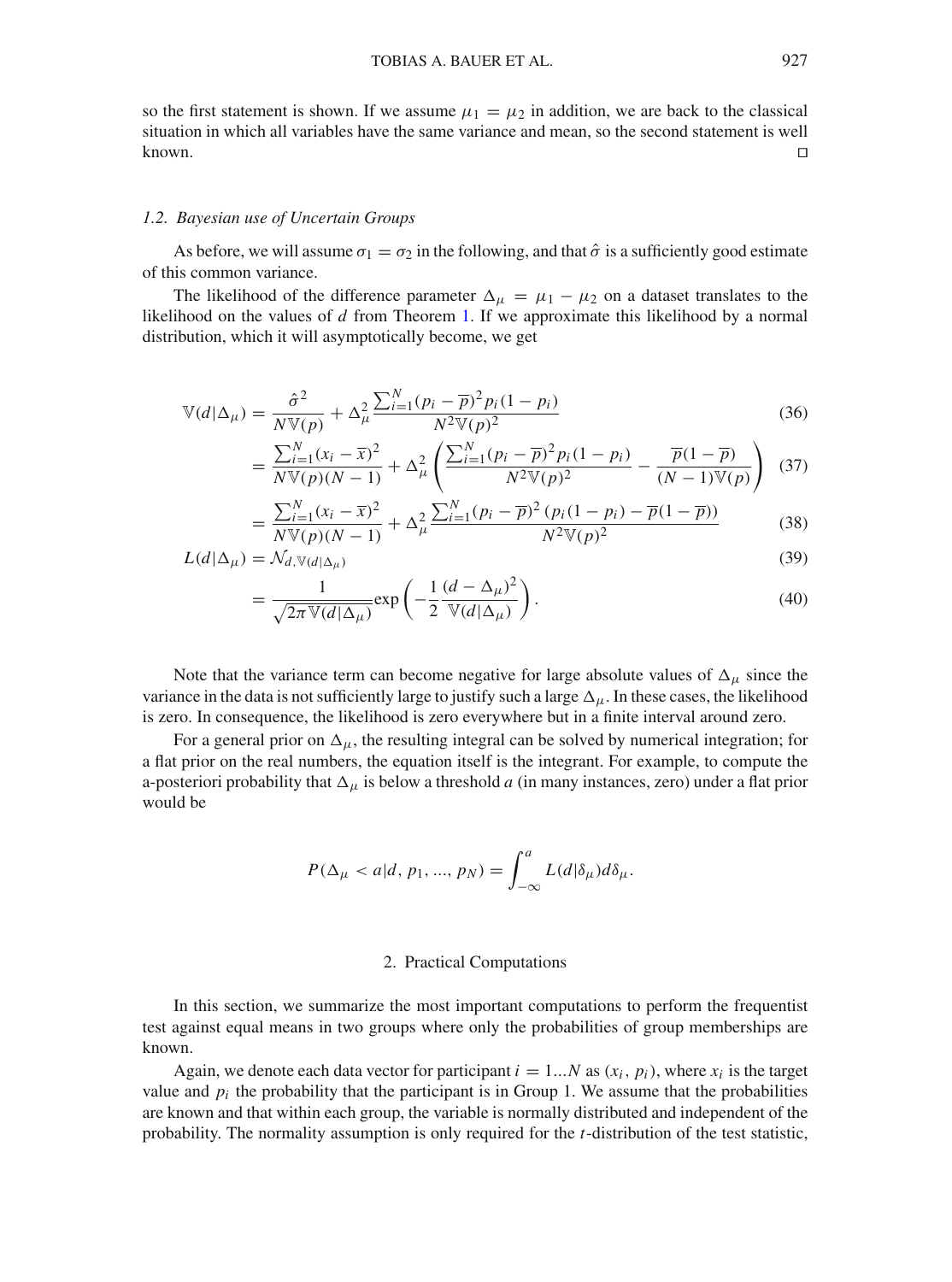the descriptive statistics are correct for any distribution with finite variance. We then compute

$$
\overline{x} = \frac{1}{N} \sum_{i=1}^{N} x_i
$$
\n(41)

$$
\overline{p} = \frac{1}{N} \sum_{i=1}^{N} p_i
$$
\n(42)

$$
z = \sum_{i=1}^{N} (p_i - \overline{p}) x_i
$$
\n(43)

$$
d = \frac{z}{N \mathbb{V}(p)}\tag{44}
$$

$$
\hat{\sigma}^2 = \frac{1}{N-2} \left( \left( \sum_{i=1}^N (x_i - \overline{x})^2 \right) - N \overline{p} (1 - \overline{p}) d^2 \right) \tag{45}
$$

$$
\mathbb{V}(p) = \frac{1}{N} \sum_{i=1}^{N} (p_i - \overline{p})^2
$$
 (46)

$$
t = d \cdot \frac{\sqrt{N \mathbb{V}(p)}}{\hat{\sigma}}.\tag{47}
$$

The following values are not needed for the test, but provide statistics for the means of both groups, the standard deviation of both groups, and a 95 % confidence interval for the difference *d* in the group means. Note that while *d* is asymptotically normally distributed, for lower *N* the standard error does depend on the actual mean difference.

$$
\hat{\mu}_1 = \overline{x} + d(1 - \overline{p})\tag{48}
$$

$$
\hat{\mu}_2 = \overline{x} - d\overline{p} \tag{49}
$$

$$
z_2 = \sum_{i=1}^{N} (p_i - \overline{p}) x_i^2
$$
\n
$$
(50)
$$

$$
\hat{\sigma}_1^2 = \left(\frac{\sum_{i=1}^N x_i^2}{N} - \frac{(1-\overline{p})z_2}{N\mathbb{V}(p)}\right) - \hat{\mu}_1^2\tag{51}
$$

$$
\hat{\sigma}_2^2 = \left(\frac{\sum_{i=1}^N x_i^2}{N} - \frac{\overline{p}z_2}{N\mathbb{V}(p)}\right) - \hat{\mu}_2^2\tag{52}
$$

$$
stderr = \sqrt{\frac{\sum_{i=1}^{N} (p_i - \overline{p})^2 \left[ p_i (1 - p_i) d^2 + p_i \sigma_1^2 + (1 - p_i) \sigma_2^2 \right]}{N^2 \mathbb{V}(p)^2}}
$$
(53)

$$
C I_{95\%}(d) = [d - 1.97stder, d + 1.97stder]. \tag{54}
$$

To conclude the test, the researcher finally computes the probability *p* that a *t*-distribution with  $N-1$  degrees of freedom provides a value equal to or above *t*, or an absolute value above *t* for a two-sided test. For a frequentist test,  $p$  can then be compared to a a-priori fixed  $\alpha$  value.

For a Bayesian test, the likelihood for parameter values (for the mean difference) close to the estimated mean difference can be assumed to follow a normal distribution by the central limit theorem. Using this distribution and a desired prior on the mean difference yields a good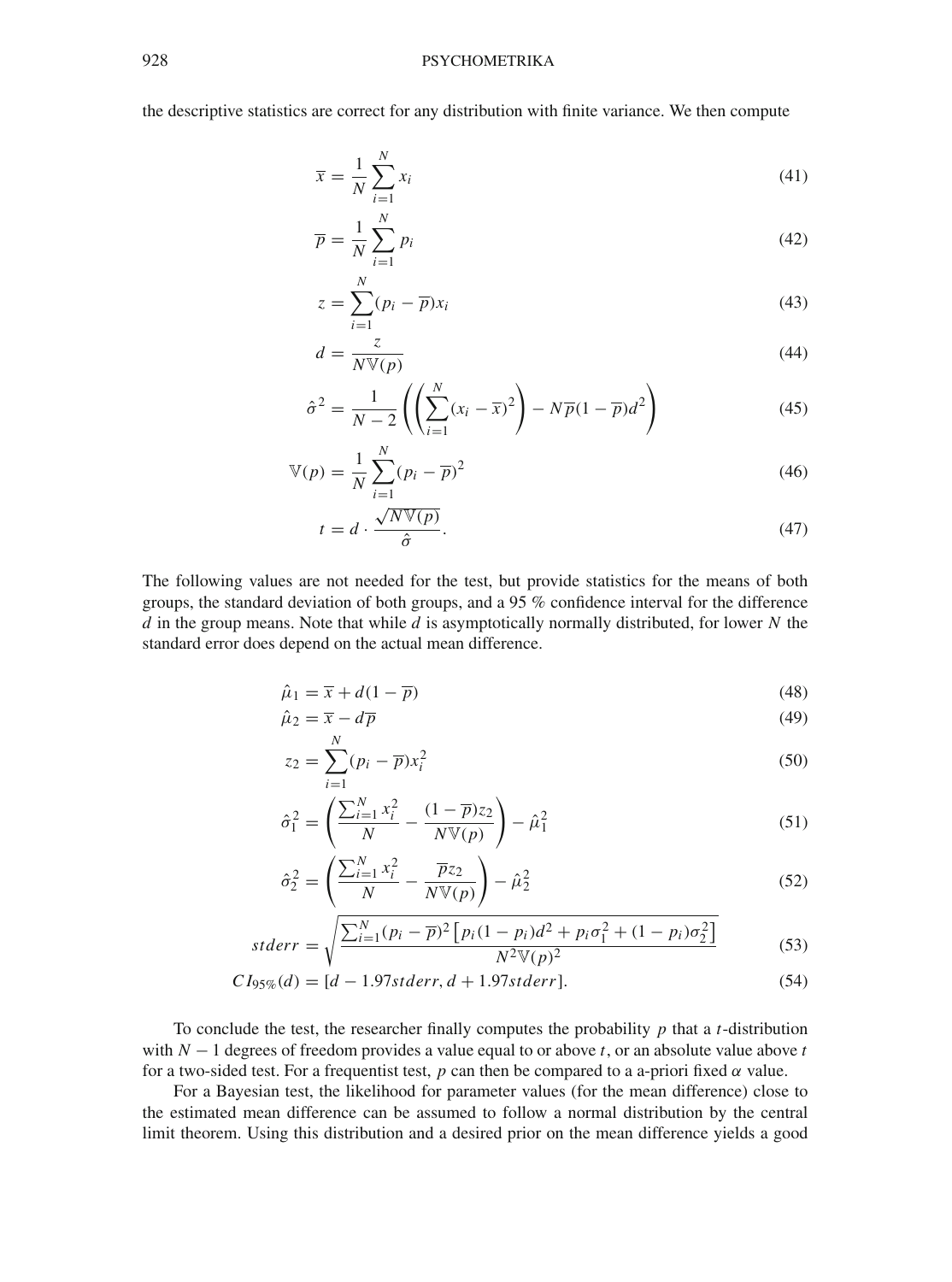approximation of the posterior. For smaller *N*, the likelihood for any parameter value can be approximated more precisely by using a normal distribution with standard deviation using the *stderr* term above for the given mean difference. For very small *N*, the likelihood is a mixture of Binomial distributions; however, for usual sample sizes the normal approximation should be sufficient.

## *2.1. Remarks*

Note that the technique assumes that probabilities for group memberships are known. Violations of this assumption may lead to biased estimates. For example, if a correct probability for group membership is "watered down" by proportionally reducing  $p - \overline{p}$  for all participants (e.g., when replacing 0 and 1 for group membership by probabilities 0.1 and 0.9 on equal-sized groups), the mean estimate increases by this factor. We can see this by reducing  $p - \overline{p}$  by a factor *c* in the equation for *d*:

$$
d' = \frac{\sum_{i=1}^{n} c(p - \overline{p}) x_i}{Nc^2 \mathbb{V}(p)} = \frac{1}{c} \frac{\sum_{i=1}^{n} (p - \overline{p}) x_i}{N \mathbb{V}(p)} = \frac{1}{c} d.
$$

Note, however, that this does not hold for the test statistic, which does not change in expectation:

$$
t' = d' \cdot \frac{\sqrt{Nc^2 \mathbb{V}(p)}}{\hat{\sigma}} = t
$$

and analogously for the evidence *d* over its standard error.

#### 3. Simulation Study

Three simulation studies were performed to test the uncertain group *t*-test. Firstly, the power of the uncertain group *t*-test to reject the null hypothesis postulating no group differences was tested for multiple effect sizes, i.e., mean differences between the groups. In the second simulation, the  $\alpha$  inflation was tested if the probabilities for the group memberships were estimated incorrectly, i.e., placed too close to one for high values, or zero for low values, respectively. In the third simulation, the uncertainty was ignored and not taken into account. The groups were assigned by rounding probabilities  $\lt 0.5$  to 0 and  $\gt 0.5$  to 1 and compared to the results of the first simulation.

#### *3.1. Data Generation*

To generate data in which two groups differ in their mean by a certain effect size, but the group membership is only known as a probability, we performed the following steps. First, we assigned a normal distribution to both groups. The variances of both groups were fixed to one. The mean for Group 1 was fixed to zero, while the mean for Group 2 was set to a number between zero (no effect) to one.

For every participant, we assigned a probability to be in Group 2. This probability was randomly drawn from a uniform distribution between zero and one. The true group membership for each participant was then simulated randomly, with the participant being in Group 2 with the chosen probability, and in Group 1 otherwise. For example, if the probability for a participant was randomly chosen to be 35%, then this participant's true group was Group 2 with probability 35% and Group 1 with probability 65%. Then, the dependent variable was chosen dependent on the true group: If a participant is in Group 1, his *x* value was chosen from a normal distribution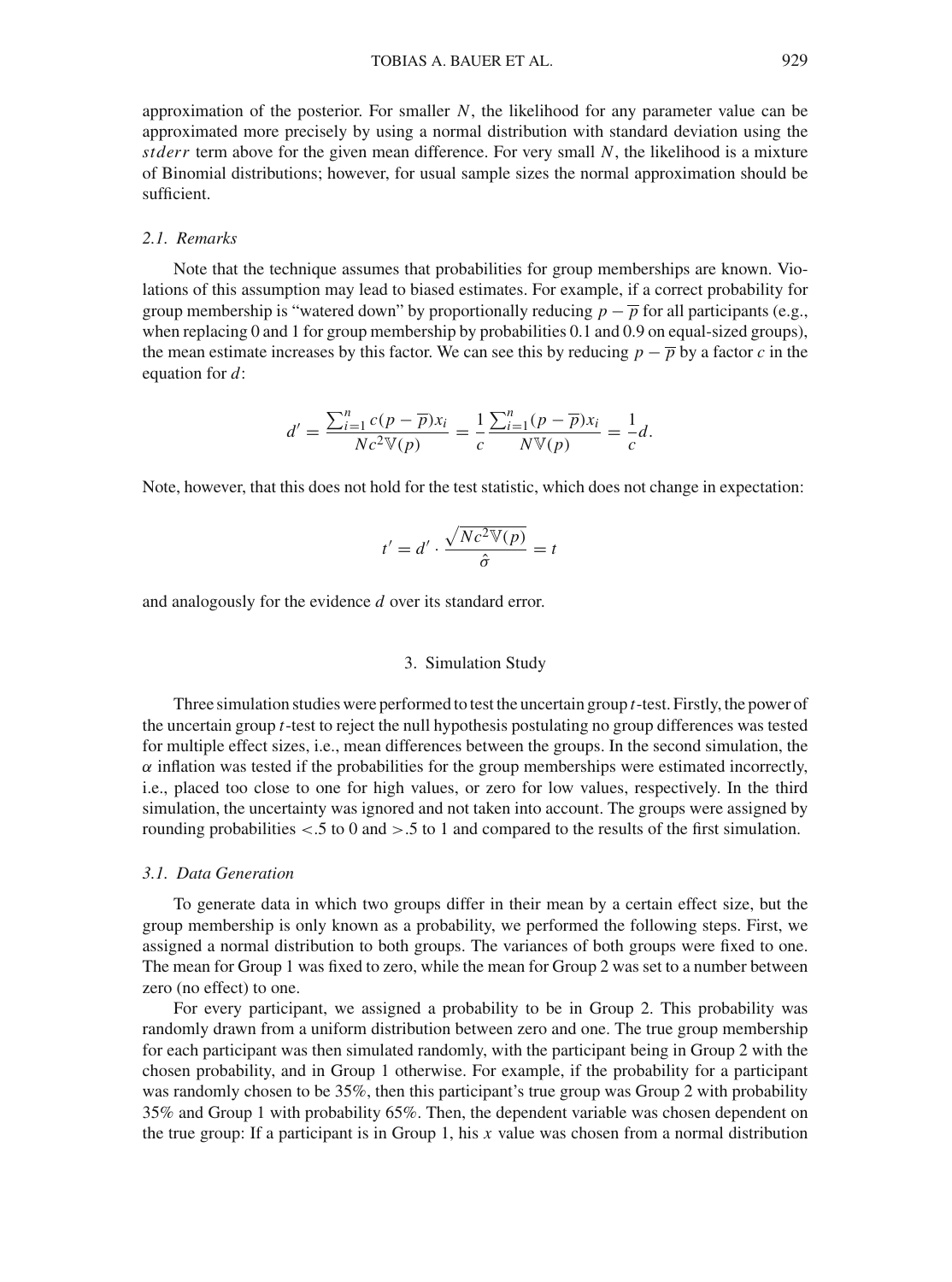## 930 PSYCHOMETRIKA

with mean zero, and with the mean from Group 2 otherwise. Finally, the true group membership was removed from the simulated dataset, so that only the probability to be in Group 2 and the dependent variable remained. In this vein, data for up to  $N = 1000$  participants was simulated to create the full dataset for each trial. In this case, one trial equals a significance test for each drawn sample, and therefore the computation of effect, p value, and effect size. A total of 1,000 trials were simulated for each effect size.

The first simulation assumed that the group membership is known as a probability. The probability could either be provided/given by an expert or a classifier. If the provided probability is inaccurate one assumption is violated. To analyze the outcome of the test with biased data, a different simulation was computed.

For the second simulation in which the dataset was assume to violate the assumption of knowing the probabilities, all probability values were exaggerated toward 0 or 1, respectively. When  $p_i < .5$ , the  $p_i$  value was divided by 2. If  $p_i > .5$  the new  $p_i$  value was calculated by  $\frac{1-p_i}{2} + p_i$ . Therefore, the  $p_i s < .5$  were moved closer to zero and the  $p_i s > .5$  were moved closer to one.

The final simulation simply ignored the uncertainty and is similar to our second simulation. Contrary to the procedure in our proposed method, where the group membership probabilities are used, in this instance groups were assigned by rounding probabilities to 0 and 1. For probabilities  $\leq$  .5, the probability was changed to 0, while all probabilities  $>$  .5 were changed to 1.

#### *3.2. Data Analysis*

The simulated data in each trial of the simulations was then analyzed identically, following the instructions in the Practical Computation Section. Group variances are assumed to be equal in the given procedure. We computed the estimated group difference *d* and the corresponding *t*-value for a test against zero group difference in each trial. We then counted how many percent of the trials in each condition were significant at an  $\alpha$  level of 5%. The ratio of significant trials provides the true  $\alpha$  level (for no effect) or the power (for nonzero effects), respectively.

The R script for the data generation and analysis can be found in the online supplemental material. The function provided there has three parameters, the effect size, the total number of trials, and the number of participants *N*.

#### *3.3. Simulation Results*

We investigated the power and type I error based on 21 different effect sizes (from zero to one in steps of 0.05) crossed by four sample sizes of  $N = 50$ , [1](#page-11-0)00, 500, and 1000. Figure 1 plots the measurement occasions for each sample size.

For zero true effect, i.e., when the data was simulated with no group differences, 4.3% of the 1000 trials were significant for  $N = 50, 5.4\%$  for  $N = 100$ , and 4.2% for  $N = 500$ . The standard error for 1000 trials at a true value of 5% is .69%, that is, the 95% confidence intervals for all three conditions include the nominal  $\alpha$  level of 5%. To increase precision, we simulated 10,000 iterations for the largest sample size condition of  $N = 1000$ , resulting in 4.72% (*CI*<sub>95%</sub>)  $=$  [4.29% ; 5.15%]) significant trials. Note, however, that for even lower *N*, we start to get an  $\alpha$ inflation because of the usage of a normal distribution of*z*. For example, we additionally simulated 10.000 trials with  $N = 20$ , which resulted in 7.5% (*C I*<sub>95%</sub> = [7.07% ; 7.93% ]) of the cases being significant.

For effect sizes greater than zero, power increases in all conditions with increasing effect size. With a sample size of  $N = 50$ , the power exceeded 80% as soon as the effect size was approximately 1.6 and was greater than .95 from an effect of three or higher. In the second condition, the sample size of  $N = 100$  required an effect of 0.95 to reach a power of 80%, and reached values above 95% for effect sizes above 1.4. When sample size increased to 500, the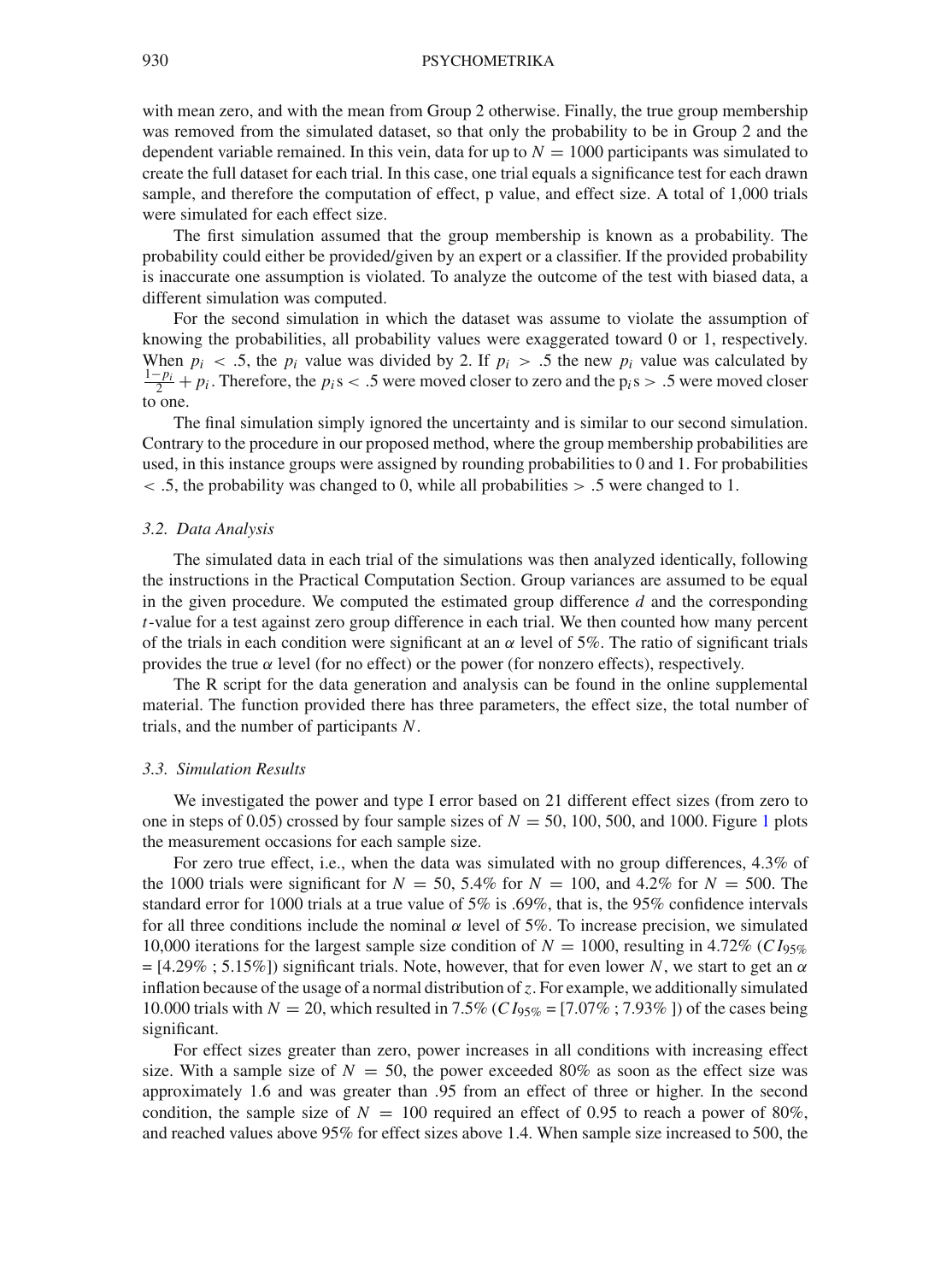

Figure 1.

<span id="page-11-0"></span>Power curves mapping effect size (*x*-axis) against power (*y*-axis) for sample sizes  $N = 50$ ,  $N = 100$ ,  $N = 500$ , and  $N = 1,000$ , respectively.

power exceeded 80% at an effect size of 0.40 and reached 95% when the effect was approximately 0.55 or larger. With the largest sample size of 1000 participants, a power of 80% was reached with an effect of 0.3, and exceeded 95% with an effect size of 0.40.

For power values approximately at  $100\%$ , a sample size of 50 required an effect of 5, while the next larger sample size of 100 requires an effect of 2. For  $N = 500$  and  $N = 1000$  participants, power is close to perfect for true effects of 0.75 and 0.5, respectively, when unbiased probabilities are considered.

These results show the test power without any violations of assumptions. To explore the test vulnerability to assumption violations a second sample was simulated which included inaccurate estimations of  $p_i$ . More precisely, the estimated  $p_i$  tend more toward the upper and lower extremes due to false assumptions like overestimation. This second, bias-induced simulation dataset was also analyzed.

The study shows that there is no significant  $\alpha$  inflation if the uncertain group *t*-test assumptions are violated. Figure [2](#page-12-0) plots the type I error for each sample size. With a sample size of  $N = 50$ , the test shows the probability of a type I error of  $5.47\%$  within 10,000 iterations and effect = 0. The type I error is similar for a sample size of  $N = 100$ . During 10,000 iterations, the test provided a significant result for 510 iterations with effect set to 0. For  $N = 500$ , the type I error is .049, for  $N = 1000$  the type I error is .045. Both sample sizes were simulated with 10,000 iterations and an effect of 0.

The previously shown simulations take uncertainty into account. To compare this to an ad hoc solution that rounds all probabilities either to zero or to one and then uses a classical *t*-test without uncertainty, a third simulation was set up. Figure  $\frac{3}{2}$  $\frac{3}{2}$  $\frac{3}{2}$  visualizes the difference between these two approaches. The results show that for effect sizes greater than zero, power is always consistently lower for the classical *t*-test than for the uncertain group *t*-test in this situation. With a sample size of  $N = 50$ , the power stays below 40% throughout, up to more than a 10% loss compared to the uncertain *t*-test. For conditions with higher *N* and consequently higher power, the difference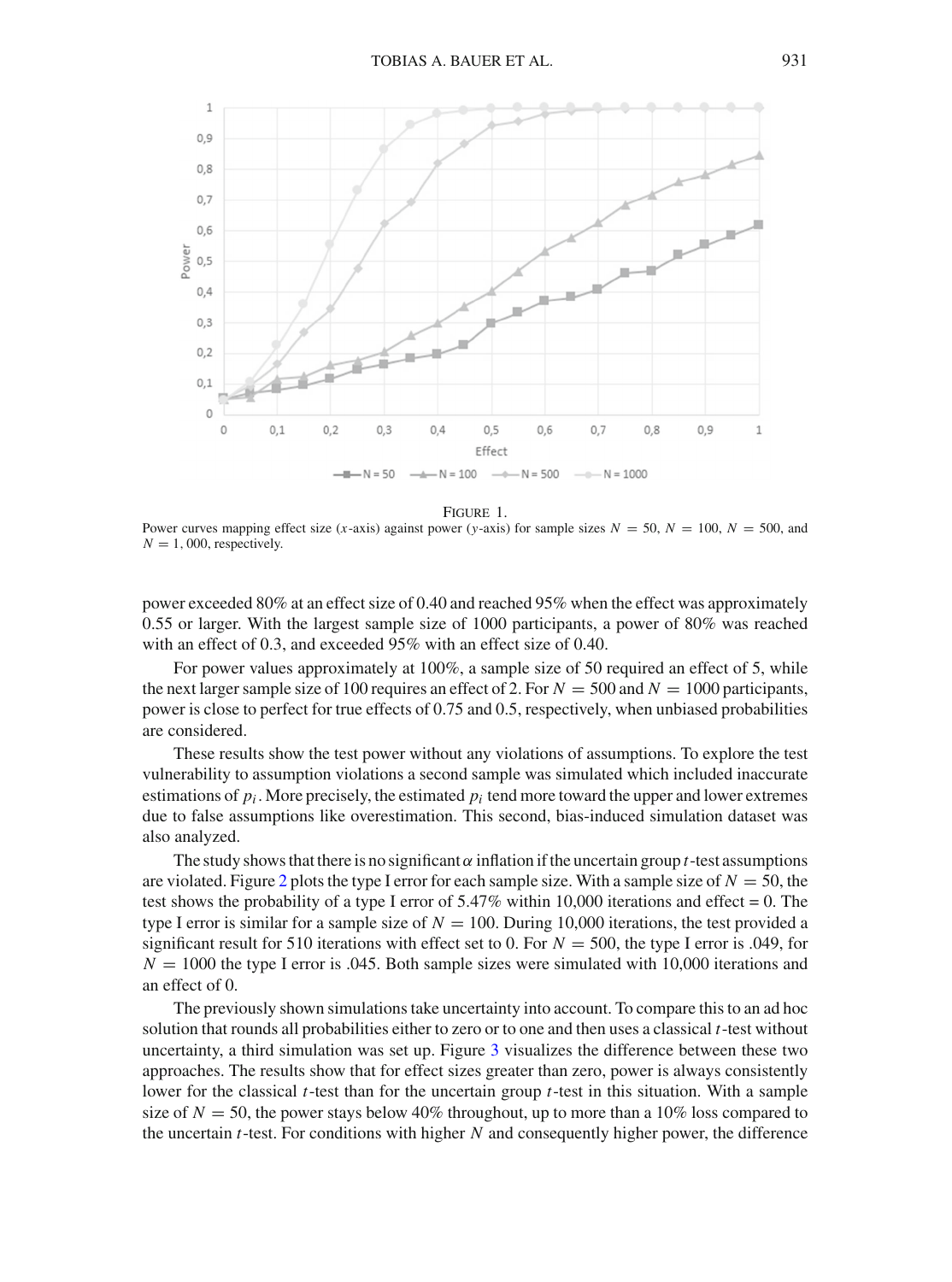

<span id="page-12-0"></span>Figure 2. Type I error with biased data for sample sizes  $N = 50$ ,  $N = 100$ ,  $N = 500$ , and  $N = 1$ , 000.



Figure 3.

<span id="page-12-1"></span>Comparison of power when using the uncertain group *t*-test vs. a classical *t*-test with rounding probabilities to either zero or one, for sample sizes of  $N = 50$ ,  $N = 100$ ,  $N = 500$ , and  $N = 1$ , 000 with different effect sizes on the *x*-axis.

is maximal for medium ranges of effect. This would be expected as power approaches 100% for both if the effect is larger, and the nominal alpha level of 5% as the effect size approaches zero.

To investigate how the entropy of the distribution of probabilities effects the power, the same simulation was repeated with different entropies of the probability to be in either group instead of different effect sizes. Probabilities were chosen from a Beta distribution with equal parameters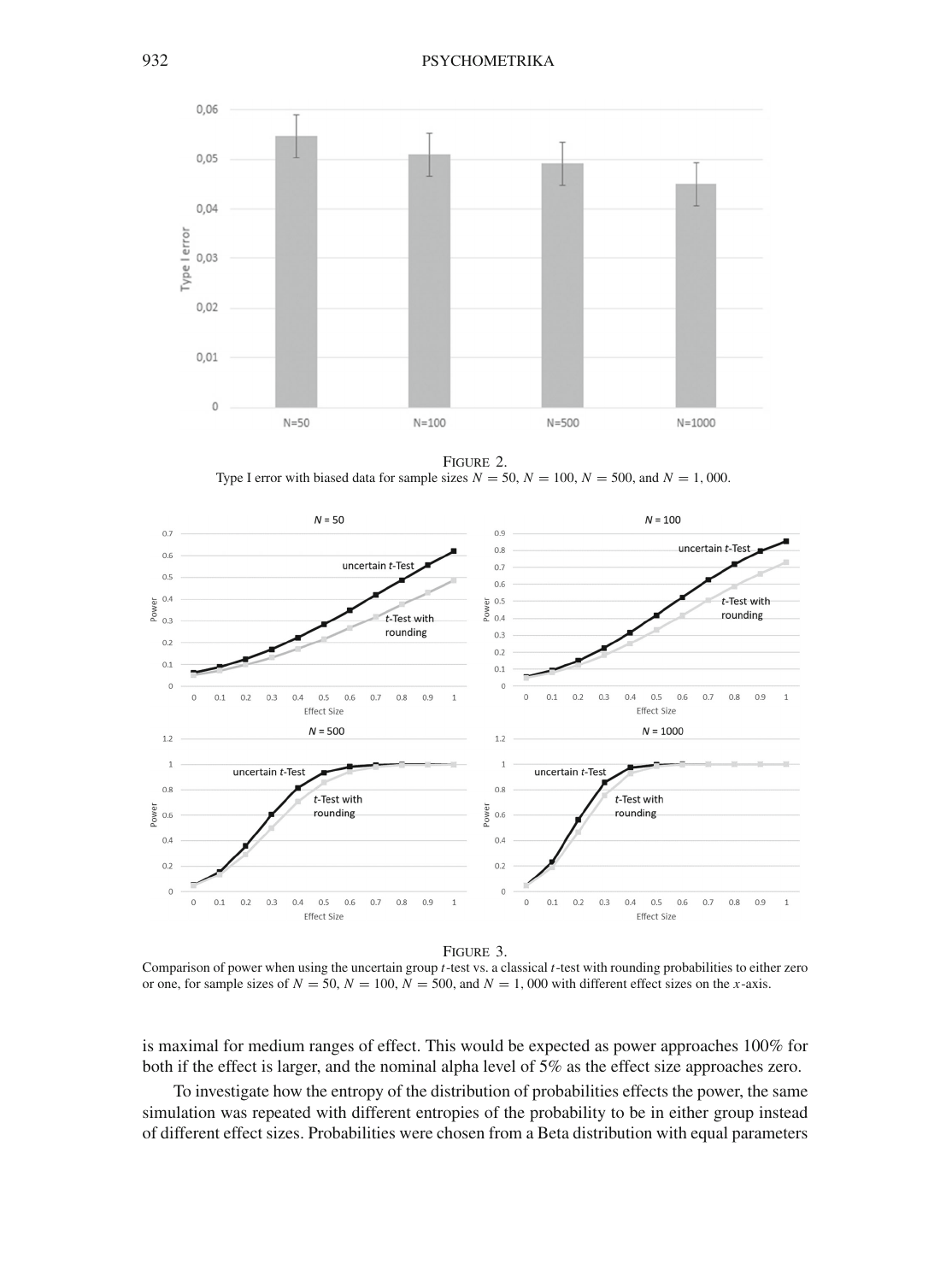



<span id="page-13-0"></span>Power difference between the uncertain group *t*-test vs. a classical *t*-test with rounding probabilities to either zero or one, for sample sizes of  $N = 50$ ,  $N = 100$ ,  $N = 500$ , and  $N = 1$ , 000, for different entropies (represented by the parameters of a Beta distribution) on the *x*-axis, in steps of  $\frac{1}{x}$  with x ranging from 1 (uniform distribution) to 10 (distribution with high densities close to zero and one)

 $\alpha = \beta$  ranging from 1 (a uniform distribution) to zero (the degenerate case without uncertainty). Effect size was fixed to 0.2 for this simulation.

Figure [4](#page-13-0) shows the result as difference of power with a classical *t*-test, rounding all probabilities to zero or one, to the uncertain group *t*-test. For the degenerate case (at the right end of the plots), both tests were identical. For higher entropy (values further left), the gain was higher the more entropy was present in the distribution. The qualitative pattern is not different for different sample sizes.

#### 4. Example of Use

We used the openly available data of the teacher questionnaire in the PISA 2018 study (OECD [2018\)](#page-16-16) to conduct two example analyses using the here presented method. The first example shows a case where missing data is substituted for a probability. The second example depicts a situation where the grouping variable had not been assessed. The R script for both can be found in the online supplemental material.

### *4.1. First Example: Missings in Grouping Variable*

The chosen research question is whether teachers born in the country they are currently teaching in differ in the satisfaction with their job from those born in a different country. The job satisfaction is included in the dataset as a weighted likelihood estimation (Warm [1989\)](#page-17-2), ranging from  $-3.22$  to 1.62 with an average of 0.09 (*SD* = 1.01). Country of birth was assessed as a dichotomous variable and coded as 0—country of test, and 1—other. A total of 62,065 teachers can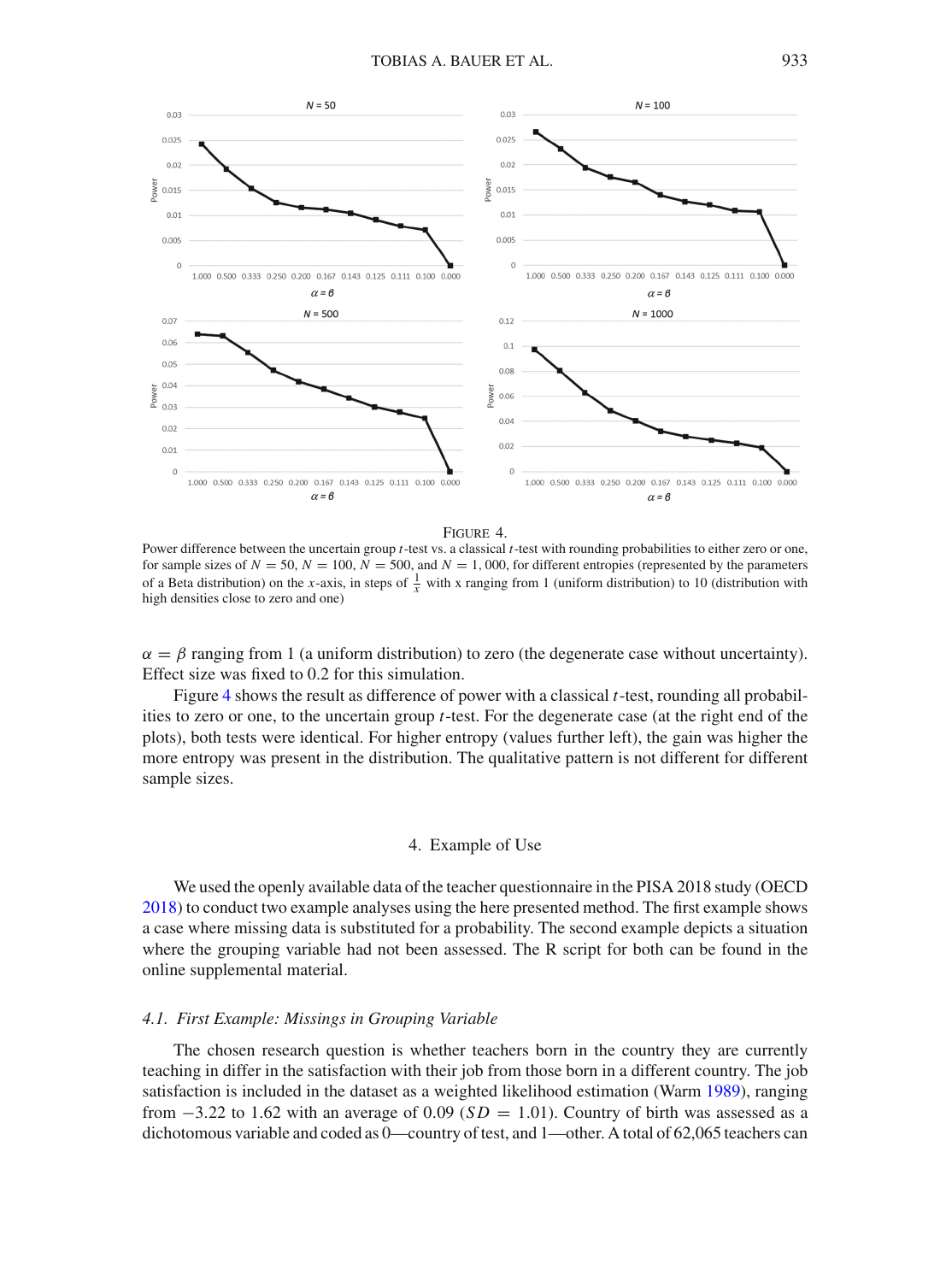## 934 PSYCHOMETRIKA

be included in the mean comparison with a classical *t*-test, of whom 14.05% were born in a country different from the one they currently taught in. Using the traditional test, the comparison does not reach significance,  $t(11789) = 1.81$ ,  $p = .071$ . Additional 27,621 teachers were assessed for the job satisfaction, but omitted the item concerning their country of birth. As a preparation for the here described method, these missings were substituted for the probability in the total sample to be born in a country different from the one they currently taught in, that is .14. The new test statistic was then computed as described under Practical Computations. The results suggest that teachers born in the country they taught in were more satisfied with their job than those born in a different country,  $t(89685) = 4.10$ ,  $p < .001$ . Note that this analysis likely constitutes a conservative test. A teacher with a migration background who faces racism is probably less likely to acknowledge this background, while also being less satisfied with their job. This means that the probability of a migration background might have been underestimated for teachers with missing values, which in line means that the lower job satisfaction of these teachers was also rather assigned to teachers without a migration background.

## *4.2. Second Example: Missing Grouping Variable*

In the second example, we want to test whether teachers who share a household with at least one child are more satisfied with the teaching profession than teachers who do not share a household with a child in Germany. The satisfaction with the teaching profession was included in the dataset as a weighted likelihood estimation, ranging from −2.82 to 1.61 with an average of 0.41 ( $SD = 0.94$ ,  $N = 4$ , 861). It was not assessed whether a child lived in the household of the teacher. Age and sex of each teacher were used to assign a probability for a child in the household of every teacher. The probabilities are based on the prevalence in Germany (Destatis [2019\)](#page-16-17). The here presented test was then computed using the probabilities as the grouping variable. The results indicate that teachers in Germany without a child in their household are less satisfied with the teaching profession than those with at least one child in their household,  $t(4787) = 2.08$ ,  $p =$ .038.

#### 5. Discussion

Psychologists are interested in group differences and commonly use the *t*-test to explore such mean differences in groups. The *t*-test requires an independent grouping variable and one dependent outcome variable. Unfortunately, missing data is a well-known issue in research. Missings in the grouping variable would at least lead to a reduced power in the *t*-test, or in the extreme case prevent its usage overall. The current article provided a method to analyze data with uncertain group membership. Data for this method have a probability of group membership for each participant in addition to the dependent variable. The test assumes that the dependent variable is normally distributed and that the probability values are part of the data and known, and in particular independent of the target variable within groups. The simulation study has shown that the uncertain group *t*-test is correct, has considerable power, and is robust at least to mild assumption violations.

The results reveal that the provided method is a viable solution to the issue of missing or uncertain grouping variables. For zero true effect, 5.17% of the 10,000 trials were significant for *N*=50, 5.04% for *N*=100, and 4.83% for *N*=500. The largest sample size condition of *N*=1000 had 472 (4.72%) significant trials, which shows that the upper endpoints of the *CI*<sub>95%</sub> of the type I error for all conditions with sample sizes from  $N = 50$  up to  $N = 1000$  exceed the 5%. Nonetheless, the lower endpoints are all within the 5%  $\alpha$  error. This means the uncertain group *t*-test could be vulnerable to type I errors for smaller sample sizes ( $\le N = 100$ ), but seems to be reliable for larger sample sizes  $(>N= 500)$ .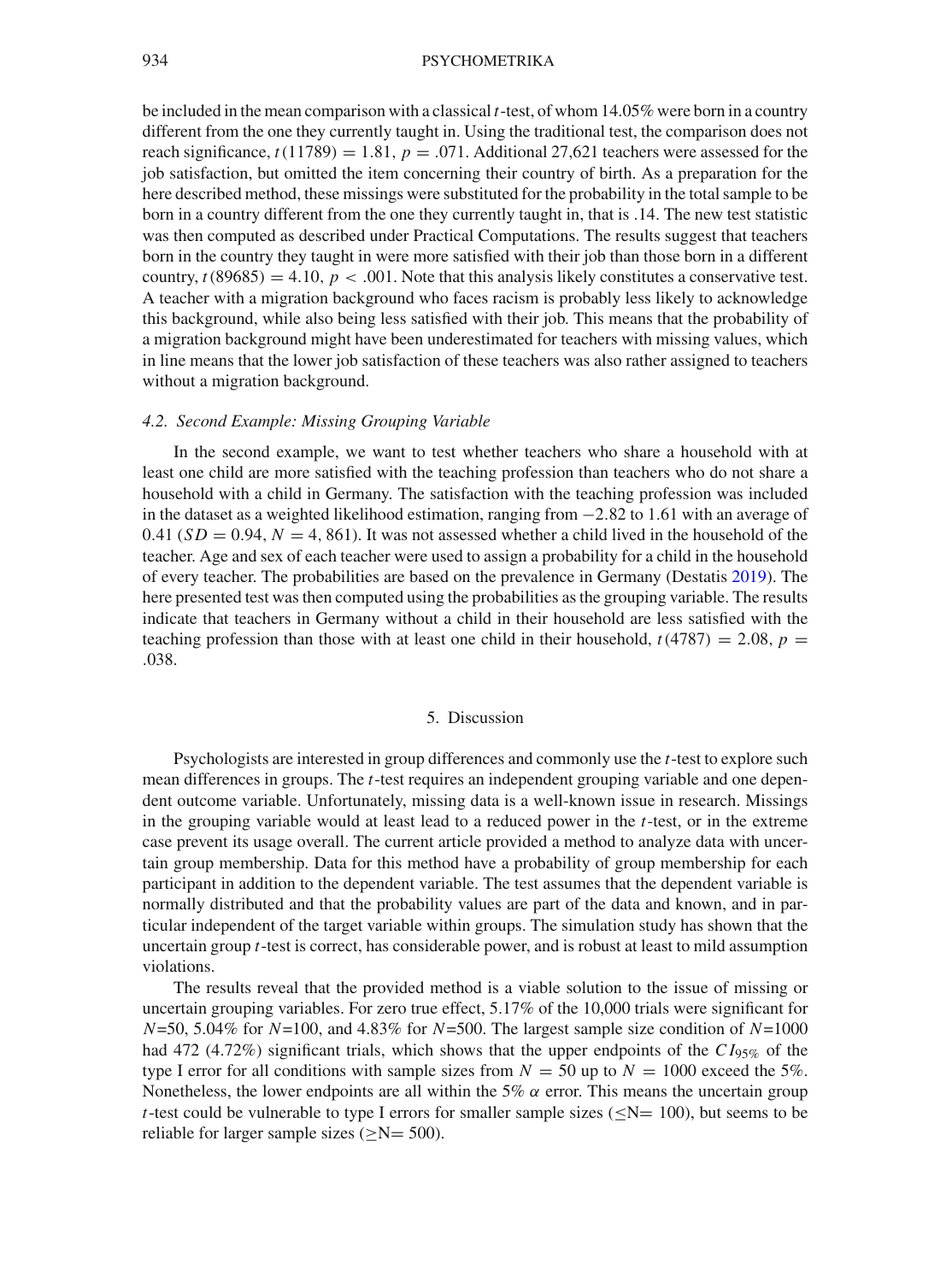The uncertain group *t*-test can be applied in multiple situations. Two examples for its use are provided. The first example depicts a use case where missings in the grouping variable occur. The classical *t*-test would have yielded a nonsignificant result, while our proposed test could find the mean differences in the outcome variable through the additional use of participants with missings in the grouping variable. The second example depicts how the proposed test could be used to investigate mean differences when the grouping variable had not been collected in the data. The population prevalence for different age and sex groups has been used to estimate the probability of group membership in this case. This allowed for the investigation of a hypothesis which could otherwise not have been investigated given the collected dataset. Yet, since this method is designed for comparing two groups, it is important to realize that gender is not a dichotomous variable. If for example some participants for which the gender is not explicitly given may self-identify as neither male nor female, the comparison is really a comparison of at least three groups, and the method no longer applicable.

The method has its limitations where the assumptions of the test are violated. In addition to the classical *t*-test assumptions (normal distribution and variance homogeneity), these include that the group probabilities are correct and in particular not dependent to the target within group, or exaggerated or understated. While the conditional independence is usually a valid assumption in many cases (whenever the information underlying the creation of the probabilities in itself is not dependent on the target variable), the second source of probability bias may arguably occur more often, for example, if human raters are too confident or not confident enough in their estimation of group membership. For this assumption violation, the second simulation took biased data like this into account. The probability to be in Group 2 was moved closer to 1 for  $p_i s > 0.5$  and closer to 0 for  $p_i$ s < .5. The simulation outcome shows that the test has no strong  $\alpha$  inflation even though the probabilities are biased. For zero true effect, 5.47% of the 10,000 trials were significant for  $N = 50, 5.1\%$  for  $N = 100, 4.91\%$  for  $N = 500$ , and  $4.5\%$  for  $N = 1000$ . The type I error for each sample size with biased data is within the respective *C I*95% of the type I error without biased data. The effect of this assumption violation, therefore, seems to be negligible overall. Note in particular that for the highest *N* of 1000, the test is even very slightly conservative, with a type I error below the nominal  $\alpha$  level.

The third simulation was computed to compare the benefit of taking uncertainty into account. The proposed method does not simply split the participants into two groups based on the probability to be in Group 1 or Group 2. This procedure leads to overconfidence and high power even for small effect sizes. The type I error for zero true effect revealed a  $\alpha$  inflation and demonstrates to which degree the uncertainty is worth properly accounting for.

Further studies should take different cases of biased data into consideration. The probability to be in Group 1, for example, could be closer to the mean according to the error of central tendency. This can occur if the observer wants to make no mistakes and tries to give rather conservative probabilities. Another possible reason for central tendency is a lack of motivation and consequently attention. In addition to that, the data can be biased if the observer tends to assign more participants to the group of the observer. Continuing the given example of place of residence of miners as the grouping variable, a foreman living next to the mine could tend to give higher probabilities for participants to also live next to the mine, while the probability to live further away tends more toward .5. The example works vice versa for foremen not living next to the mines. In order to further explore the vulnerability of the uncertain group *t*-test to assumption violations different studies should take more assumption violations into account and evaluate the power of the uncertain group *t*-test with biased data.

In conclusion, the method provided here is capable to test for mean group differences even if the group membership is, for some or all participants, unknown, as long as it is replaced by a group membership probability. This may open possibilities to investigate situations which so far have been very difficult or even impossible to assess since group membership is difficult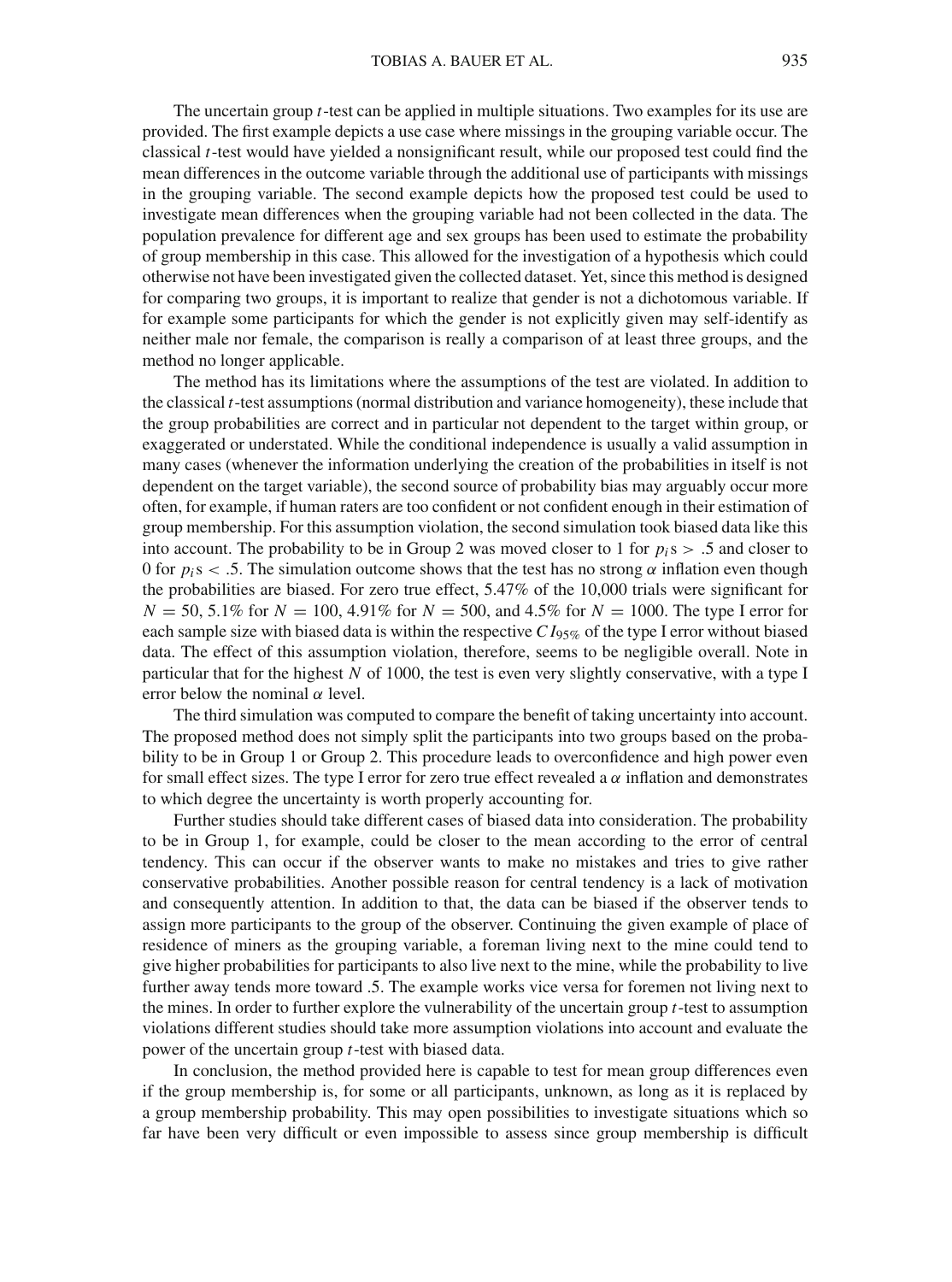to assess (e.g., a complex biological marker), very sensitive and therefore not or possibly not truthfully given (e.g., drug addiction or criminal background), is unavailable in a pre-existing dataset (e.g., when performing a secondary data analysis on large-scale longitudinal studies), or is just partially missing due to practical data collection issues. Further research would be needed for cases where the probability of group membership is strongly biased, although simulations provide some evidence that the method shows at least some robustness to assumption violations.

**Funding** Open Access funding enabled and organized by Projekt DEAL.

**Open Access** This article is licensed under a Creative Commons Attribution 4.0 International License, which permits use, sharing, adaptation, distribution and reproduction in any medium or format, as long as you give appropriate credit to the original author(s) and the source, provide a link to the Creative Commons licence, and indicate if changes were made. The images or other third party material in this article are included in the article's Creative Commons licence, unless indicated otherwise in a credit line to the material. If material is not included in the article's Creative Commons licence and your intended use is not permitted by statutory regulation or exceeds the permitted use, you will need to obtain permission directly from the copyright holder. To view a copy of this licence, visit [http://creativecommons.org/licenses/by/4.0/.](http://creativecommons.org/licenses/by/4.0/)

**Publisher's Note** Springer Nature remains neutral with regard to jurisdictional claims in published maps and institutional affiliations.

#### References

- <span id="page-16-14"></span>Bakk, Z., & Vermunt, J. K. (2015). Robustness of stepwise latent class modeling with continuous distal outcomes. *Structural Equation Modeling: A Multidisciplinary Journal*. [https://doi.org/10.1080/10705511.2014.955104.](https://doi.org/10.1080/10705511.2014.955104)
- <span id="page-16-2"></span>Berthold, M. R., Borgelt, C., Höppner, F., & Klawonn, F. (2010). *Guide to intelligent data analysis*. London: Springer London. [https://doi.org/10.1007/978-1-84882-260-3.](https://doi.org/10.1007/978-1-84882-260-3)
- <span id="page-16-15"></span>Bolck, A., Croon, M., & Hagenaars, J. (2004). Estimating latent structure models with categorical variables: One-step versus three-step estimators. *Political Analysis*, *12*, 3–27.
- <span id="page-16-1"></span>Borgelt, C., Steinbrecher, M., & Kruse, R. (2009). *Graphical Models*. Chichester: Wiley. [https://doi.org/10.1002/](https://doi.org/10.1002/9780470749555) [9780470749555.](https://doi.org/10.1002/9780470749555)
- <span id="page-16-6"></span>Boruch, R. F. (1971). Assuring confidentiality of responses in social research: A note on strategies. *The American Sociologist, 6*(04), 308–311.
- <span id="page-16-7"></span>de Wolff, M. G. , Backhausen, M. G. , Iversen, M. L. , Bendix, J. M. , Rom, A. L., & Hegaard, H. K. (2019). Prevalence and predictors of maternal smoking prior to and during pregnancy in a regional Danish population: a cross-sectional study. *Reproductive Health, 16*. Retrieved 2020-11-05, from <https://doi.org/10.1186/s12978-019-0740-7>
- <span id="page-16-17"></span>Destatis, S. B. (2019). Lebenssituation von Männern –Ergebnisse des Mikrozensus 2017. <https://www.destatis.de/>
- <span id="page-16-13"></span>Enders, C. K., & Bandalos, D. L. (2001). The relative performance of full information maximum likelihood estimation for missing data in structural equation models. *Structural Equation Modeling: A Multidisciplinary Journal, 8*(3). [https://](https://doi.org/10.1207/S15328007SEM0803_5) [doi.org/10.1207/S15328007SEM0803\\_5.](https://doi.org/10.1207/S15328007SEM0803_5)
- <span id="page-16-11"></span>Graham, J. W., Cumsille, P. E., & Elek-Fisk, E. (2003). Methods for handling missing data. In I. B. Weiner (Ed.), *Handbook of psychology* (Vol. 6, p. 71). Hoboken: Wiley. [https://doi.org/10.1002/0471264385.wei0204.](https://doi.org/10.1002/0471264385.wei0204)
- <span id="page-16-8"></span>Härkönen, J., Lindberg, M., Karlsson, L., Karlsson, H., & Scheinin, N. M. (2018). Education is the strongest socioeconomic predictor of smoking in pregnancy: Disparities in smoking in pregnancy. *Addiction, 113*(6), 1117–1126. [http://doi.wiley.com/10.1111/add.14158](http://doi.wiley.com/10.1111/add. 14158)
- <span id="page-16-4"></span>Ho, T. K. (1995). Random decision forests. In *Proceedings of 3rd International Conference on Document Analysis and Recognition* (Vol. 1, pp. 278–282) Montreal, Que., Canada: IEEE Comput. Soc. Press. [https://doi.org/10.1109/](https://doi.org/10.1109/ICDAR.1995.598994) [ICDAR.1995.598994](https://doi.org/10.1109/ICDAR.1995.598994)
- <span id="page-16-10"></span>Jackman, S. (2009). *Bayesian analysis for the social sciences*. Chichester, U.K: Wiley.
- <span id="page-16-9"></span>Moise, I. K. (2019). Alcohol use, pregnancy and associated risk factors: a pilot cross-sectional study of pregnant women attending prenatal care in an urban city. *BMC Pregnancy and Childbirth, 19*(1). [https://doi.org/10.1186/s12884-019-](https://doi.org/10.1186/s12884-019-2652-5) [2652-5](https://doi.org/10.1186/s12884-019-2652-5)
- <span id="page-16-16"></span>OECD. (2018). *Teacher Questionnaire data file*. [https://webfs.oecd.org/pisa2018/SPSSTCHQQQ.zip.](https://webfs.oecd.org/pisa2018/SPSS TCH QQQ.zip)
- <span id="page-16-3"></span>Platt, J. (1999). Probabilistic outputs for support vector machines and comparisons to regularized likelihood methods. In A. S. Smola, P. Bartlett, B. Schölkopf, & D. Schuurmans (Eds.), *Advances in large margin classifiers* (pp. 61–74). Cambridge: MIT Press.
- <span id="page-16-12"></span>Royston, P. (2004). Multiple Imputation of Missing Values. *The Stata Journal: Promoting communications on statistics and Stata, 4*(3), 227–241. [https://doi.org/10.1177/1536867X0400400301.](https://doi.org/10.1177/1536867X0400400301)
- <span id="page-16-5"></span>Rusk, N. (2016). Deep learning. *Nature Methods, 13*(1), 35–35. [https://doi.org/10.1038/nmeth.3707.](https://doi.org/10.1038/nmeth.3707)
- <span id="page-16-0"></span>Student. (1908). The probable error of a mean. *Biometrika, 6,* 1–25. (Student also known as William Sealy Gosset)